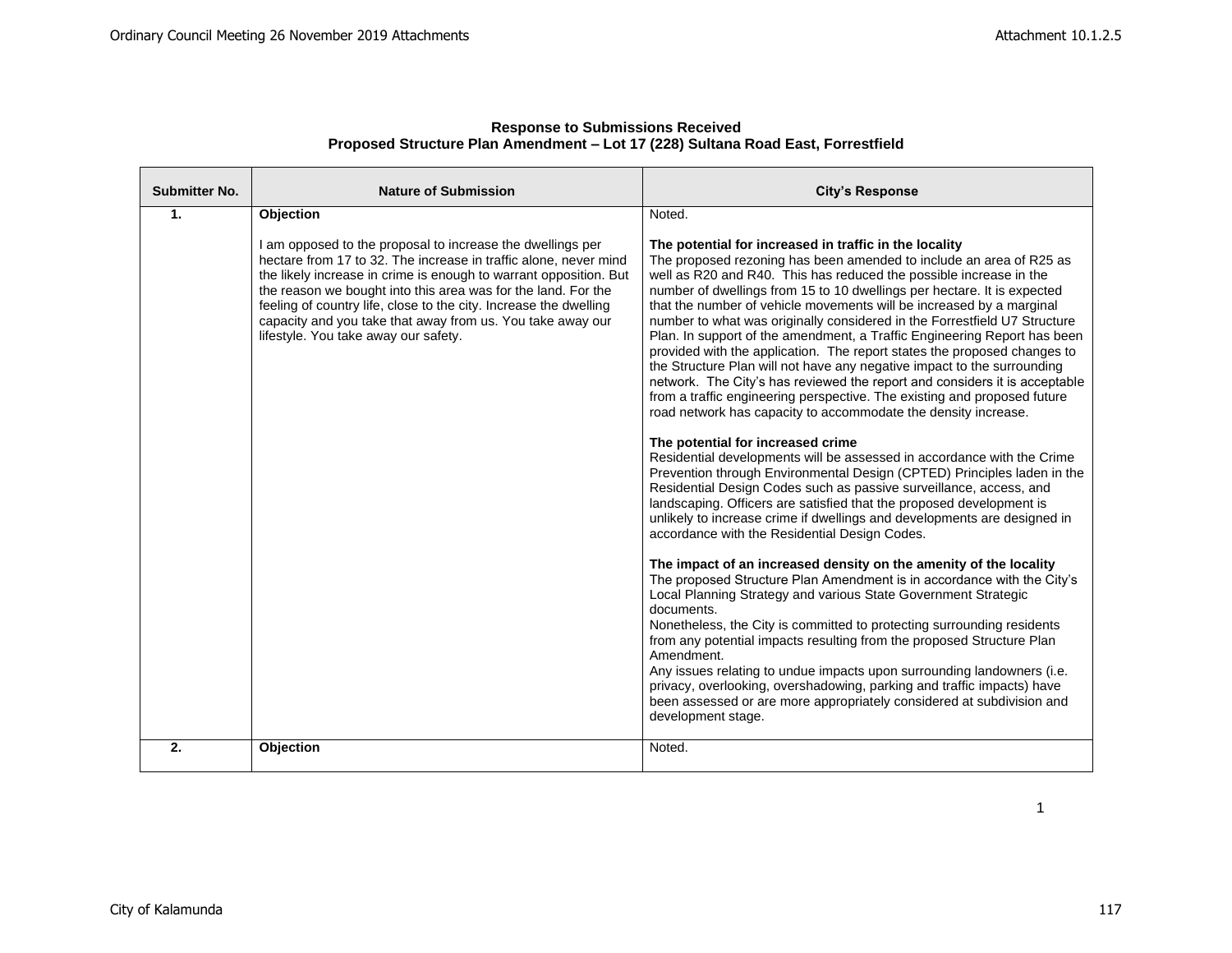|    | The housing planned does not fit in with the current design style<br>of the surrounding and adjacent homes. The increased traffic is<br>also destined to be a hazard through streets which have child<br>care centres, schools and playgrounds. There are already many<br>cars speeding along the current roads in place. This does not<br>just affect residents but those that come to the area for activities<br>such as the swimming club, equestrian club, child care amongst<br>others There will also be less and less areas for children play<br>and exercise in fielded areas close to home. The environmental<br>impact around the surrounding crumpet creek reserve will also<br>be affected with many species of birds and other fauna which<br>have disappeared due to their loss of habitation and future<br>further loss. The increased density will also see an increase in<br>household pets such as cats which can further affect the local<br>habitat by killing off local fauna and spreading disease. The<br>increased density will also likely bring increased crime levels<br>which are already climbing at an alarming rate in the Forrestfield<br>area. In instance where the positive outweighs the negative an<br>argument can be made however in this instance the negatives<br>far outweigh the positives and decisions involving the local<br>community need to be taken far more seriously as they are the<br>voice of what happens on the ground and have a firsthand<br>insight into how it is to live in the area. | Increased density being inconsistent with the surrounding area<br>The surrounding Residential development is predominately coded R20<br>with pockets of R12.5, R30 and R40. The proposed residential density of<br>R20, R25 and R40 is considered in the similar band of low density.<br>Officers acknowledge that there will be a different built form as dwelling<br>density increases, but it will not be to an extent that is inconsistent with the<br>surrounding area.<br><b>Traffic Hazard</b><br>There are no schools or established child care centres within proximity of<br>the site. The increase in traffic would not result in any major changes to<br>amenity. The closest local centre and school are more than 500m away<br>from the site.<br><b>Environmental Impact</b><br>Crumpet Creek is approximately 250m from the subject site. The<br>proposed increase in density is not seen to affect the existing creek line.<br>Efforts to retain any remnant vegetation on site can be dealt with at the<br>subdivision phase through the submission of a Local Development Plan.<br>Loss of Open Space Areas<br>There are currently four public open space reservations within a 400m<br>radius of the proposal.<br>The potential for increased crime<br>Residential developments will be assessed in accordance with the Crime<br>Prevention through Environmental Design (CPTED) Principles laden in the<br>Residential Design Codes such as passive surveillance, access, and<br>landscaping. Officers are satisfied that the proposed development is<br>unlikely to increase crime if dwellings and developments are designed in<br>accordance with the Residential Design Codes. |
|----|-----------------------------------------------------------------------------------------------------------------------------------------------------------------------------------------------------------------------------------------------------------------------------------------------------------------------------------------------------------------------------------------------------------------------------------------------------------------------------------------------------------------------------------------------------------------------------------------------------------------------------------------------------------------------------------------------------------------------------------------------------------------------------------------------------------------------------------------------------------------------------------------------------------------------------------------------------------------------------------------------------------------------------------------------------------------------------------------------------------------------------------------------------------------------------------------------------------------------------------------------------------------------------------------------------------------------------------------------------------------------------------------------------------------------------------------------------------------------------------------------------------------------------------------------------|--------------------------------------------------------------------------------------------------------------------------------------------------------------------------------------------------------------------------------------------------------------------------------------------------------------------------------------------------------------------------------------------------------------------------------------------------------------------------------------------------------------------------------------------------------------------------------------------------------------------------------------------------------------------------------------------------------------------------------------------------------------------------------------------------------------------------------------------------------------------------------------------------------------------------------------------------------------------------------------------------------------------------------------------------------------------------------------------------------------------------------------------------------------------------------------------------------------------------------------------------------------------------------------------------------------------------------------------------------------------------------------------------------------------------------------------------------------------------------------------------------------------------------------------------------------------------------------------------------------------------------------------------------------------------------------------------------|
| 3. | Objection                                                                                                                                                                                                                                                                                                                                                                                                                                                                                                                                                                                                                                                                                                                                                                                                                                                                                                                                                                                                                                                                                                                                                                                                                                                                                                                                                                                                                                                                                                                                           | Noted.                                                                                                                                                                                                                                                                                                                                                                                                                                                                                                                                                                                                                                                                                                                                                                                                                                                                                                                                                                                                                                                                                                                                                                                                                                                                                                                                                                                                                                                                                                                                                                                                                                                                                                 |
|    | This high-density housing does not suit the surrounding                                                                                                                                                                                                                                                                                                                                                                                                                                                                                                                                                                                                                                                                                                                                                                                                                                                                                                                                                                                                                                                                                                                                                                                                                                                                                                                                                                                                                                                                                             | Increased density being inconsistent with the surrounding area                                                                                                                                                                                                                                                                                                                                                                                                                                                                                                                                                                                                                                                                                                                                                                                                                                                                                                                                                                                                                                                                                                                                                                                                                                                                                                                                                                                                                                                                                                                                                                                                                                         |
|    | properties. Many young families in the area. The lot sizes in the<br>hales was a bit extreme for the surrounding residents and this<br>takes it even denser. People move to the city of Kalamunda to<br>get away from busy roads and congestion. Too much too soon.<br>Unnecessary and greedy                                                                                                                                                                                                                                                                                                                                                                                                                                                                                                                                                                                                                                                                                                                                                                                                                                                                                                                                                                                                                                                                                                                                                                                                                                                       | The surrounding Residential development is predominately coded R20<br>with pockets of R12.5, R30 and R40. The proposed residential density of<br>R20, R25 and R40 is considered in the similar band of low density.<br>Officers acknowledge that there will be a different built form as dwelling                                                                                                                                                                                                                                                                                                                                                                                                                                                                                                                                                                                                                                                                                                                                                                                                                                                                                                                                                                                                                                                                                                                                                                                                                                                                                                                                                                                                      |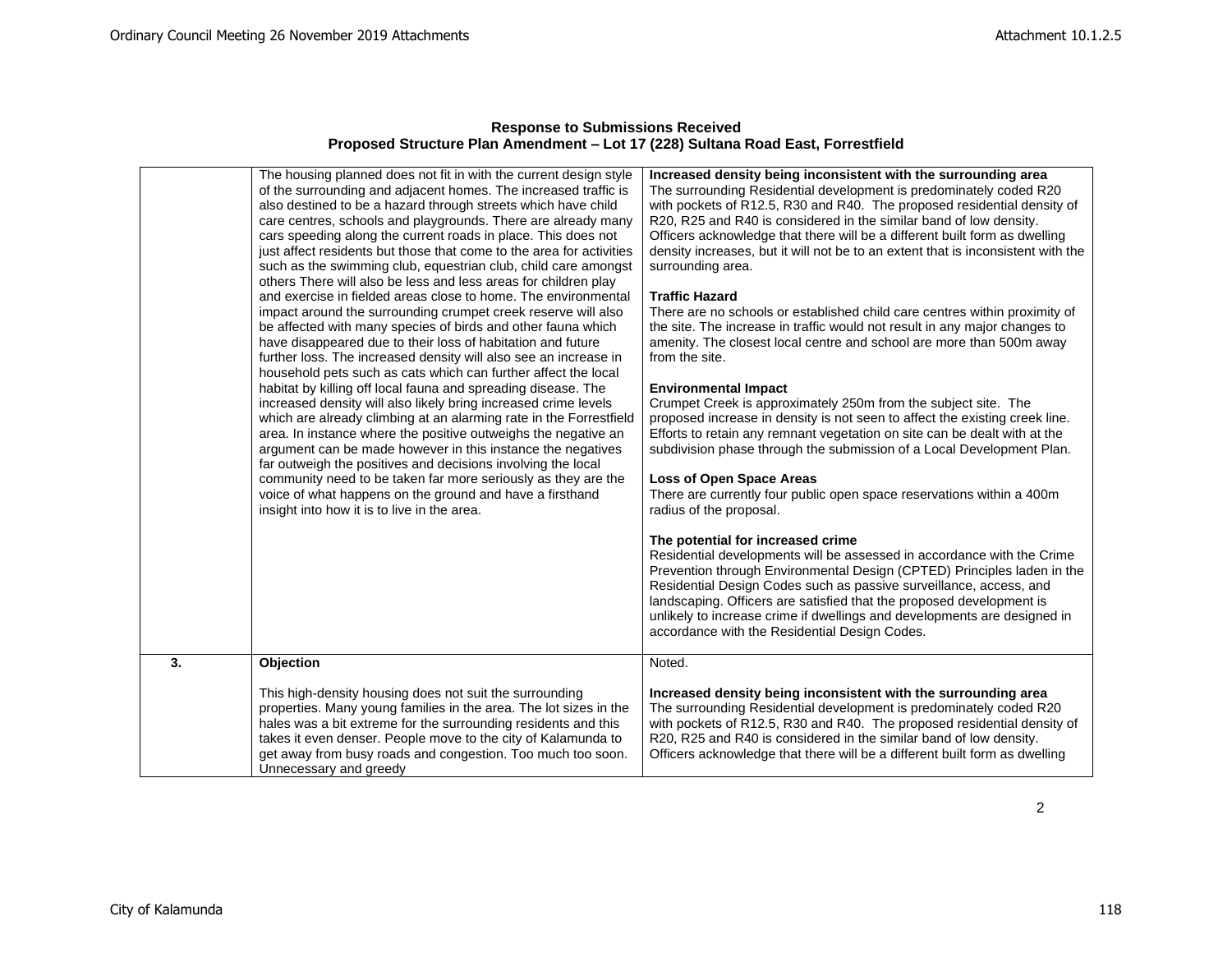|    |                                                                                                                                                                                                                                                                                                                                                                                                                                                                                                                    | density increases, but it will not be to an extent that is inconsistent with the<br>surrounding area.<br>The impact of an increased density on the amenity of the locality<br>The proposed Structure Plan Amendment is in accordance with the City's<br>Local Planning Strategy and various State Government Strategic<br>documents.<br>Nonetheless, the City is committed to protecting surrounding residents<br>from any potential impacts resulting from the proposed Structure Plan<br>Amendment.<br>Any issues relating to undue impacts upon surrounding landowners (i.e.<br>privacy, overlooking, overshadowing, parking and traffic impacts) have<br>been assessed or are more appropriately considered at subdivision and<br>development stage.                                                                                                                                                                                                                                                                                                                                                    |
|----|--------------------------------------------------------------------------------------------------------------------------------------------------------------------------------------------------------------------------------------------------------------------------------------------------------------------------------------------------------------------------------------------------------------------------------------------------------------------------------------------------------------------|-------------------------------------------------------------------------------------------------------------------------------------------------------------------------------------------------------------------------------------------------------------------------------------------------------------------------------------------------------------------------------------------------------------------------------------------------------------------------------------------------------------------------------------------------------------------------------------------------------------------------------------------------------------------------------------------------------------------------------------------------------------------------------------------------------------------------------------------------------------------------------------------------------------------------------------------------------------------------------------------------------------------------------------------------------------------------------------------------------------|
| 4. | Objection<br>Re zoning should not be allowed, I would suggest that you drive<br>around the Hales many properties don't have enough room to<br>park their vehicles within their property boundaries now on the<br>larger blocks, all you are creating will be more social issues with<br>increased population within a smaller area, The Hales already<br>looks untidy and congested. It's a shame that these new<br>developments you won't have room to plant a tree in a suburb<br>that has Forrest with its name | Noted.<br>The impact of an increased density on the amenity of the locality<br>The proposed Structure Plan Amendment is in accordance with the City's<br>Local Planning Strategy and various State Government Strategic<br>documents.<br>Nonetheless, the City is committed to protecting surrounding residents<br>from any potential impacts resulting from the proposed Structure Plan<br>Amendment.<br>Any issues relating to undue impacts upon surrounding landowners (i.e.<br>privacy, overlooking, overshadowing, parking and traffic impacts) have<br>been assessed or are more appropriately considered at subdivision and<br>development stage<br><b>Changes to Existing Built Form</b><br>No housing designs have been submitted at this stage for the proposed<br>subdivision layout. It is recommended that a Local Development Plan is to<br>be created in order to produce high quality housing stock with the<br>amended subdivision layout and to supplement nearby housing designs.<br>The provision of parking facilities within each will be assessed at this<br>detailed design phase. |
| 5. | Objection                                                                                                                                                                                                                                                                                                                                                                                                                                                                                                          | Noted.                                                                                                                                                                                                                                                                                                                                                                                                                                                                                                                                                                                                                                                                                                                                                                                                                                                                                                                                                                                                                                                                                                      |
|    |                                                                                                                                                                                                                                                                                                                                                                                                                                                                                                                    | <b>Changes to Existing Built Form</b>                                                                                                                                                                                                                                                                                                                                                                                                                                                                                                                                                                                                                                                                                                                                                                                                                                                                                                                                                                                                                                                                       |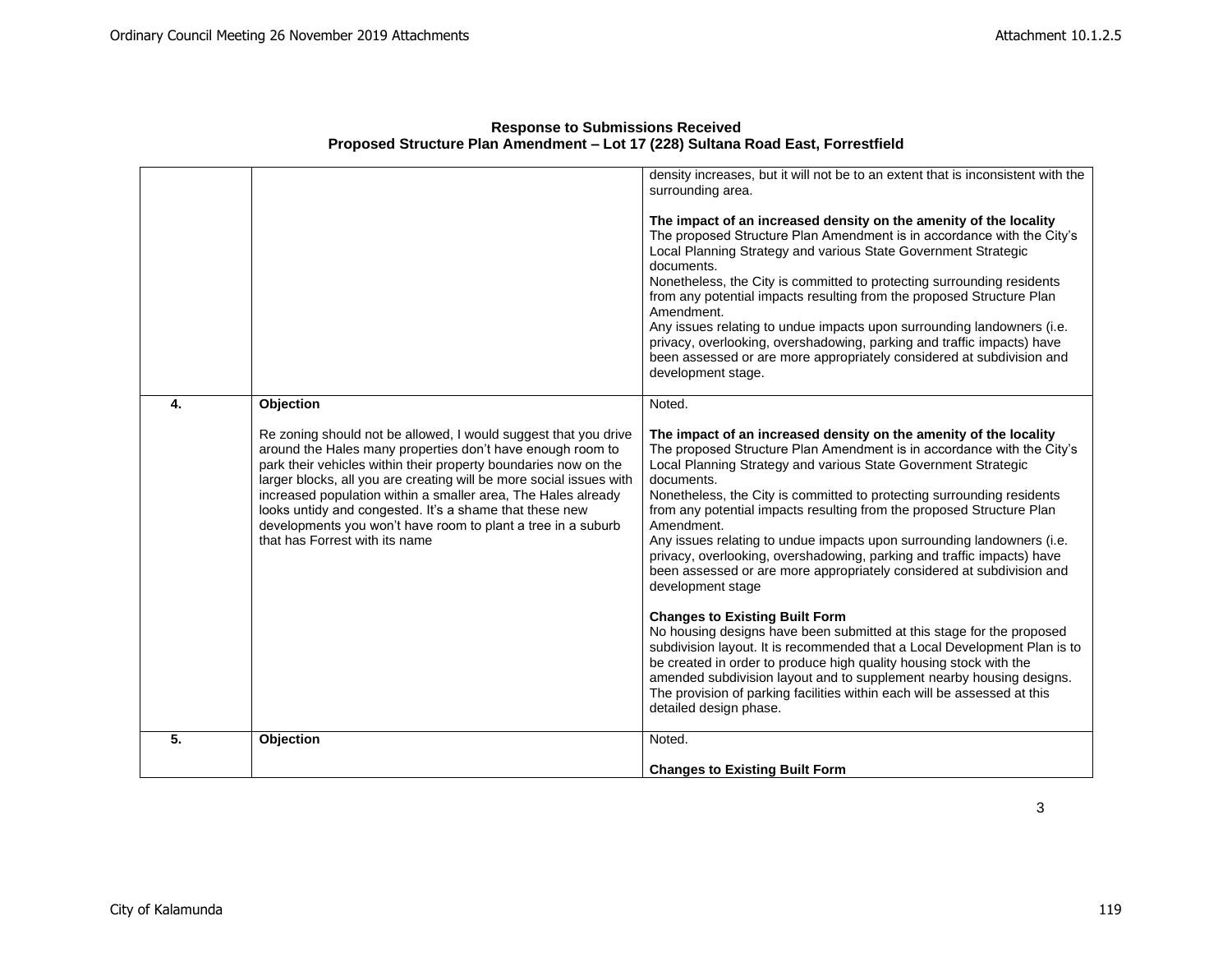| <b>Response to Submissions Received</b>                                          |
|----------------------------------------------------------------------------------|
| Proposed Structure Plan Amendment – Lot 17 (228) Sultana Road East, Forrestfield |

|    | I am strongly against the proposed high-density development<br>over my back fence for the following reasons; -proposed blocks<br>are very small,<br>obviously multi story town house type dwellings will be built, I<br>don't wish to have 3 or 4,2 story townhouses being able to see<br>into my backyard,<br>view over my family in the swimming pool and view into the rear<br>windows of our house and viewing our underwear on the<br>clothes line. - this proposal would see minimum 60 more cars<br>plus visitors down our little street, which wasn't designed with<br>high volume in mind and would be a danger to my young<br>children. - these blocks will undoubtedly attract investors, not<br>owner occupiers. In turn, this will mean there will be nearly all<br>renters, which will create a "slum" next door to my house. -<br>Aforementioned slum will devalue my property significantly. -will<br>increase the burden on our infrastructure, in particular, the local<br>schools. I sincerely hope you will take my viewpoints in mind<br>when considering approving this proposal. | No housing designs have been submitted at this stage for the proposed<br>subdivision layout. It is recommended that a Local Development Plan is to<br>be created in order to produce high quality housing stock with the<br>amended subdivision layout and to supplement nearby housing designs.<br>The provision of parking facilities within each will be assessed at this<br>detailed design phase.<br>The potential for increased in traffic in the locality<br>The proposed rezoning has been amended to include an area of R25 as<br>well as R20 and R40. This has reduced the possible increase in the<br>number of dwellings from 15 to 10 dwellings per hectare. It is expected<br>that the number of vehicle movements will be increased by a marginal<br>number to what was originally considered in the Forrestfield U7 Structure<br>Plan. In support of the amendment, a Traffic Engineering Report has been<br>provided with the application. The report states the proposed changes to<br>the Structure Plan will not have any negative impact to the surrounding<br>network. The City's has reviewed the report and considers it is acceptable<br>from a traffic engineering perspective. The existing and proposed future<br>road network has capacity to accommodate the density increase. |
|----|---------------------------------------------------------------------------------------------------------------------------------------------------------------------------------------------------------------------------------------------------------------------------------------------------------------------------------------------------------------------------------------------------------------------------------------------------------------------------------------------------------------------------------------------------------------------------------------------------------------------------------------------------------------------------------------------------------------------------------------------------------------------------------------------------------------------------------------------------------------------------------------------------------------------------------------------------------------------------------------------------------------------------------------------------------------------------------------------------------|--------------------------------------------------------------------------------------------------------------------------------------------------------------------------------------------------------------------------------------------------------------------------------------------------------------------------------------------------------------------------------------------------------------------------------------------------------------------------------------------------------------------------------------------------------------------------------------------------------------------------------------------------------------------------------------------------------------------------------------------------------------------------------------------------------------------------------------------------------------------------------------------------------------------------------------------------------------------------------------------------------------------------------------------------------------------------------------------------------------------------------------------------------------------------------------------------------------------------------------------------------------------------------------------------------------|
| 6. | Objection                                                                                                                                                                                                                                                                                                                                                                                                                                                                                                                                                                                                                                                                                                                                                                                                                                                                                                                                                                                                                                                                                               | Noted.                                                                                                                                                                                                                                                                                                                                                                                                                                                                                                                                                                                                                                                                                                                                                                                                                                                                                                                                                                                                                                                                                                                                                                                                                                                                                                       |
|    | Do not agree to amendment on Lot 17 (228) Sultana Rd East<br>Forrestfield WA, it will turn area into an overcrowded traffic<br>congested, slum put it<br>in your backyard not, mine                                                                                                                                                                                                                                                                                                                                                                                                                                                                                                                                                                                                                                                                                                                                                                                                                                                                                                                     | The potential for increased in traffic in the locality<br>The proposed rezoning has been amended to include an area of R25 as<br>well as R20 and R40. This has reduced the possible increase in the<br>number of dwellings from 15 to 10 dwellings per hectare. It is expected<br>that the number of vehicle movements will be increased by a marginal<br>number to what was originally considered in the Forrestfield U7 Structure<br>Plan. In support of the amendment, a Traffic Engineering Report has been<br>provided with the application. The report states the proposed changes to<br>the Structure Plan will not have any negative impact to the surrounding<br>network. The City's has reviewed the report and considers it is acceptable<br>from a traffic engineering perspective. The existing and proposed future<br>road network has capacity to accommodate the density increase.                                                                                                                                                                                                                                                                                                                                                                                                           |
| 7. | Objection                                                                                                                                                                                                                                                                                                                                                                                                                                                                                                                                                                                                                                                                                                                                                                                                                                                                                                                                                                                                                                                                                               | Noted.                                                                                                                                                                                                                                                                                                                                                                                                                                                                                                                                                                                                                                                                                                                                                                                                                                                                                                                                                                                                                                                                                                                                                                                                                                                                                                       |
|    | Re the Forrestfield development amendment for Lot17 Sultana<br>Rd. I most strongly object to breaking the lot into such small                                                                                                                                                                                                                                                                                                                                                                                                                                                                                                                                                                                                                                                                                                                                                                                                                                                                                                                                                                           | The impact of an increased density on the amenity of the locality The<br>proposed Structure Plan Amendment is in accordance with the City's                                                                                                                                                                                                                                                                                                                                                                                                                                                                                                                                                                                                                                                                                                                                                                                                                                                                                                                                                                                                                                                                                                                                                                  |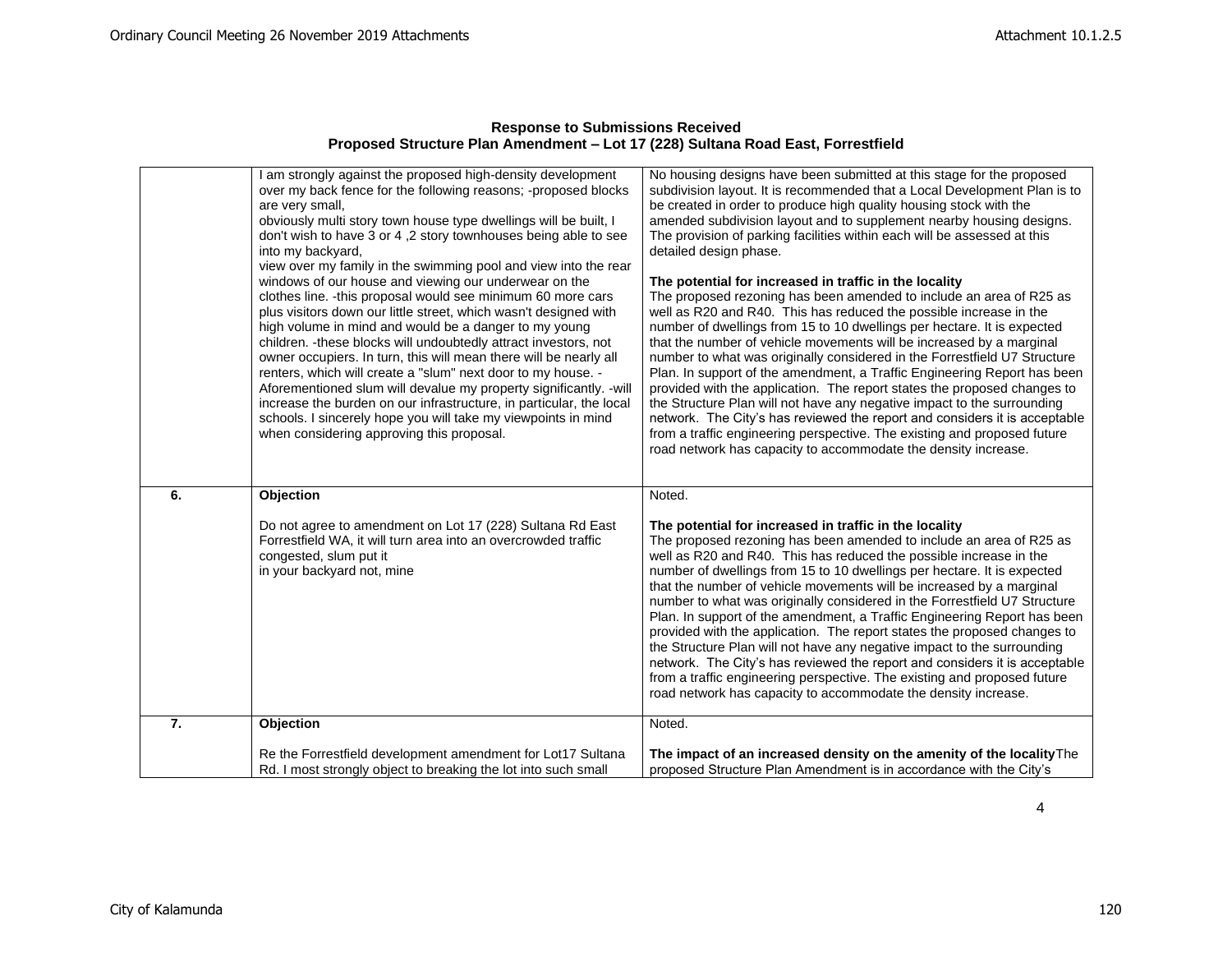| <b>Response to Submissions Received</b>                                          |
|----------------------------------------------------------------------------------|
| Proposed Structure Plan Amendment - Lot 17 (228) Sultana Road East, Forrestfield |

|     | building blocks. It is totally unfair to the people who bought and<br>built their homes under the current guidelines. I have a child<br>living in Forrestfield and her in-laws also live there and it is<br>unfair to treat it as the Kalamunda "poor relation".                                                                                                                                                                                                                                                                                                                                                                                                                                                                                          | Local Planning Strategy and various State Government Strategic<br>documents.<br>Nonetheless, the City is committed to protecting surrounding residents<br>from any potential impacts resulting from the proposed Structure Plan<br>Amendment.<br>Any issues relating to undue impacts upon surrounding landowners (i.e.<br>privacy, overlooking, overshadowing, parking and traffic impacts) have<br>been assessed or are more appropriately considered at subdivision and<br>development stage. |
|-----|-----------------------------------------------------------------------------------------------------------------------------------------------------------------------------------------------------------------------------------------------------------------------------------------------------------------------------------------------------------------------------------------------------------------------------------------------------------------------------------------------------------------------------------------------------------------------------------------------------------------------------------------------------------------------------------------------------------------------------------------------------------|--------------------------------------------------------------------------------------------------------------------------------------------------------------------------------------------------------------------------------------------------------------------------------------------------------------------------------------------------------------------------------------------------------------------------------------------------------------------------------------------------|
| 8.  | <b>Objection</b>                                                                                                                                                                                                                                                                                                                                                                                                                                                                                                                                                                                                                                                                                                                                          | Noted.                                                                                                                                                                                                                                                                                                                                                                                                                                                                                           |
|     | The new proposed development of small blocks off Sultana<br>Road East is very bad for the area. This will inevitably lead to<br>very small homes, most affordable for the low socio-economic<br>population. Housing on blocks this small leads to conflict<br>amongst neighbours. We already have a lot of anti-social<br>behaviour in the area. We really don't need any more problems.<br>If you take a look on the Forrestfield and surrounds Facebook<br>page, you will see from the posts, security and peaceful living<br>here in the 'fruit bowl' has already declined. Please reconsider<br>the decision to rezone the blocks to even smaller size. I am very<br>concerned as I live alone, my security and peace of mind is<br>being threatened. | The potential for increased crime<br>Residential developments will be assessed in accordance with the Crime<br>Prevention through Environmental Design (CPTED) Principles laden in the<br>Residential Design Codes such as passive surveillance, access, and<br>landscaping. Officers are satisfied that the proposed development is<br>unlikely to increase crime if dwellings and developments are designed in<br>accordance with the Residential Design Codes.                                |
| 9.  | Non-objection - Water Corporation                                                                                                                                                                                                                                                                                                                                                                                                                                                                                                                                                                                                                                                                                                                         | Noted.                                                                                                                                                                                                                                                                                                                                                                                                                                                                                           |
|     | Thank you for your letter regarding the above Minor<br>Amendment to Structure Plan. The Corporation broadly agrees<br>with the overall water and wastewater servicing strategy<br>outlined in the servicing report and will await a more detailed<br>water and wastewater reticulation plan prepared by the<br>proponent's engineers at the subdivision stage to finalise<br>servicing needs for the various sites and density increases<br>outlined.                                                                                                                                                                                                                                                                                                     |                                                                                                                                                                                                                                                                                                                                                                                                                                                                                                  |
| 10. | <b>Objection</b>                                                                                                                                                                                                                                                                                                                                                                                                                                                                                                                                                                                                                                                                                                                                          | Noted.                                                                                                                                                                                                                                                                                                                                                                                                                                                                                           |
|     | I wish to lodge my objection the above amendment. This<br>proposal will increase traffic along Gala Way and Seville Road<br>dramatically. These roadways are very narrow and often<br>congested with cars parked at the Park. As there is no parking                                                                                                                                                                                                                                                                                                                                                                                                                                                                                                      | The potential for increased in traffic in the locality<br>The proposed rezoning has been amended to include an area of R25 as<br>well as R20 and R40. This has reduced the possible increase in the<br>number of dwellings from 15 to 10 dwellings per hectare. It is expected                                                                                                                                                                                                                   |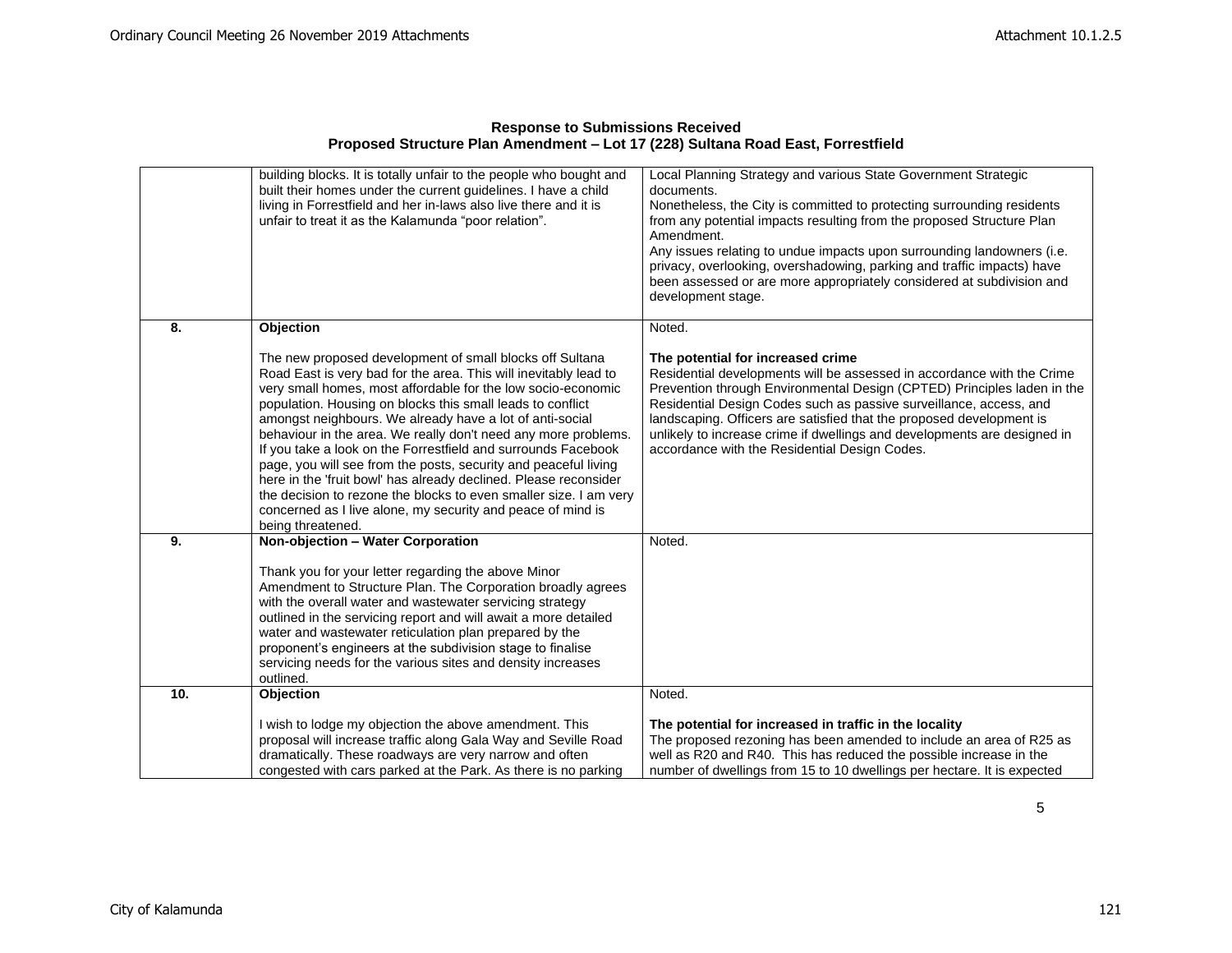|     | at the park and the verge is too high to park cars on they are<br>parked on mainly Seville Road making it single file access. The<br>increased traffic will be hazardous to the many children that<br>currently play at the park every day. I chose to buy in the area<br>for the large blocks in the area with trees, bird life, animals that<br>give the area a rural feel. This development of smaller block<br>sizing will force people to build two storey houses to give them<br>increased floor area. The people who have properties bordering<br>this subdivision will be greatly impacted with multiple high storey<br>houses blocking their privacy, light and sun hours. This type of<br>subdivision should be for new larger developments in city areas<br>not semi-rural. Hoping this subdivision does not proceed. | that the number of vehicle movements will be increased by a marginal<br>number to what was originally considered in the Forrestfield U7 Structure<br>Plan. In support of the amendment, a Traffic Engineering Report has been<br>provided with the application. The report states the proposed changes to<br>the Structure Plan will not have any negative impact to the surrounding<br>network. The City's has reviewed the report and considers it is acceptable<br>from a traffic engineering perspective. The existing and proposed future<br>road network has capacity to accommodate the density increase.<br>The impact of an increased density on the amenity of the locality<br>The proposed Structure Plan Amendment is in accordance with the City's<br>Local Planning Strategy and various State Government Strategic<br>documents.<br>Nonetheless, the City is committed to protecting surrounding residents<br>from any potential impacts resulting from the proposed Structure Plan<br>Amendment.<br>Any issues relating to undue impacts upon surrounding landowners (i.e.<br>privacy, overlooking, overshadowing, parking and traffic impacts) have<br>been assessed or are more appropriately considered at subdivision and<br>development stage.<br><b>Changes to Existing Built Form</b><br>Although the proposed lot sizes may warrant the consideration of Town<br>Housing Development, it is not guaranteed as part of this structure plan<br>amendment. Any dwelling proposed is subject to an assessment against |
|-----|----------------------------------------------------------------------------------------------------------------------------------------------------------------------------------------------------------------------------------------------------------------------------------------------------------------------------------------------------------------------------------------------------------------------------------------------------------------------------------------------------------------------------------------------------------------------------------------------------------------------------------------------------------------------------------------------------------------------------------------------------------------------------------------------------------------------------------|-------------------------------------------------------------------------------------------------------------------------------------------------------------------------------------------------------------------------------------------------------------------------------------------------------------------------------------------------------------------------------------------------------------------------------------------------------------------------------------------------------------------------------------------------------------------------------------------------------------------------------------------------------------------------------------------------------------------------------------------------------------------------------------------------------------------------------------------------------------------------------------------------------------------------------------------------------------------------------------------------------------------------------------------------------------------------------------------------------------------------------------------------------------------------------------------------------------------------------------------------------------------------------------------------------------------------------------------------------------------------------------------------------------------------------------------------------------------------------------------------------------------------------------------|
|     |                                                                                                                                                                                                                                                                                                                                                                                                                                                                                                                                                                                                                                                                                                                                                                                                                                  | the visual privacy provisions outlined in the Residential Design Codes.                                                                                                                                                                                                                                                                                                                                                                                                                                                                                                                                                                                                                                                                                                                                                                                                                                                                                                                                                                                                                                                                                                                                                                                                                                                                                                                                                                                                                                                                   |
| 11. | Objection                                                                                                                                                                                                                                                                                                                                                                                                                                                                                                                                                                                                                                                                                                                                                                                                                        | Noted.                                                                                                                                                                                                                                                                                                                                                                                                                                                                                                                                                                                                                                                                                                                                                                                                                                                                                                                                                                                                                                                                                                                                                                                                                                                                                                                                                                                                                                                                                                                                    |
|     | I object to the proposed block sizes abutting Sultana Road East.<br>The size should create a buffer to buildings behind<br>and the rural area nearby. There is an existing buffer and it<br>should be in-line with it to be fair with neighbouring<br>properties. It should be around 2 or 3 blocks maximum for the<br>buffer at R12.5.<br>I spoke to Callum at the City's Council Office and I appreciate<br>discussing the proposal.                                                                                                                                                                                                                                                                                                                                                                                           | Increased density being inconsistent with the surrounding area<br>The surrounding Residential development is predominately coded R20<br>with pockets of R12.5, R30 and R40. The proposed residential density of<br>R20, R25 and R40 is considered in the similar band of low density.<br>Officers acknowledge that there will be a different built form as dwelling<br>density increases, but it will not be to an extent that is inconsistent with the<br>surrounding area.                                                                                                                                                                                                                                                                                                                                                                                                                                                                                                                                                                                                                                                                                                                                                                                                                                                                                                                                                                                                                                                              |
| 12. | Objection                                                                                                                                                                                                                                                                                                                                                                                                                                                                                                                                                                                                                                                                                                                                                                                                                        | Noted.                                                                                                                                                                                                                                                                                                                                                                                                                                                                                                                                                                                                                                                                                                                                                                                                                                                                                                                                                                                                                                                                                                                                                                                                                                                                                                                                                                                                                                                                                                                                    |
|     |                                                                                                                                                                                                                                                                                                                                                                                                                                                                                                                                                                                                                                                                                                                                                                                                                                  |                                                                                                                                                                                                                                                                                                                                                                                                                                                                                                                                                                                                                                                                                                                                                                                                                                                                                                                                                                                                                                                                                                                                                                                                                                                                                                                                                                                                                                                                                                                                           |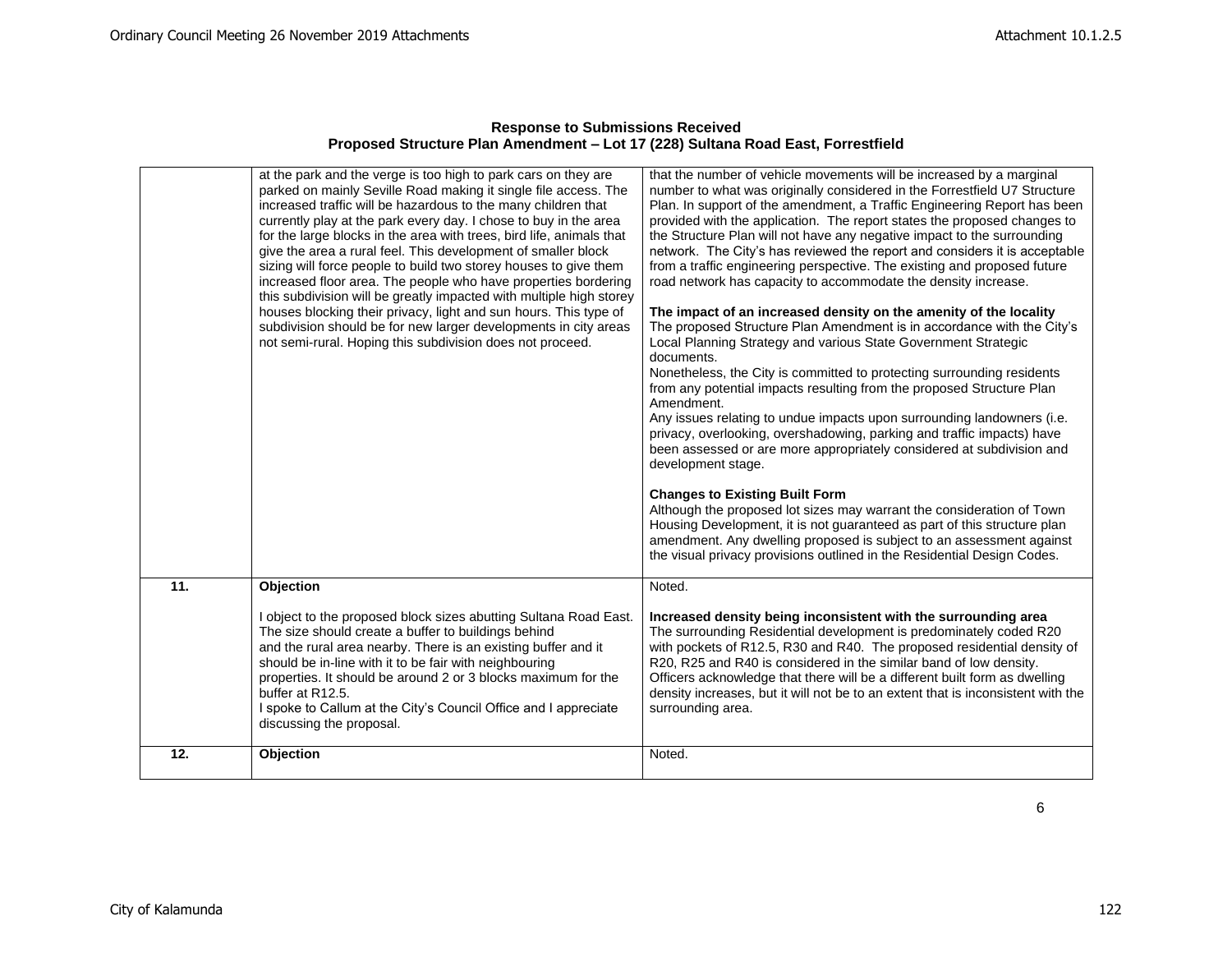|     | The block sizes are ridiculously small. It's not good for anyone<br>to live like that. No backyard, no trees & no room for pets. If this<br>was to be approved it would allow for even smaller blocks to be<br>considered. Where does it end.                                                                                                                                                                                                                                                                                                                                                                                                                                                                                                                                                                                                                                                                                                                                                                                                                                                                                                                                                                                                                                                                                                                                                                                                                                                                                              | Increased density being inconsistent with the surrounding area<br>The surrounding Residential development is predominately coded R20<br>with pockets of R12.5, R30 and R40. The proposed residential density of<br>R20, R25 and R40 is considered in the similar band of low density.<br>Officers acknowledge that there will be a different built form as dwelling<br>density increases, but it will not be to an extent that is inconsistent with the<br>surrounding area.                                                                                                                                                                                                                                                                                                                                                                                                                                                                                                                                                                                                                                                                                                                                        |
|-----|--------------------------------------------------------------------------------------------------------------------------------------------------------------------------------------------------------------------------------------------------------------------------------------------------------------------------------------------------------------------------------------------------------------------------------------------------------------------------------------------------------------------------------------------------------------------------------------------------------------------------------------------------------------------------------------------------------------------------------------------------------------------------------------------------------------------------------------------------------------------------------------------------------------------------------------------------------------------------------------------------------------------------------------------------------------------------------------------------------------------------------------------------------------------------------------------------------------------------------------------------------------------------------------------------------------------------------------------------------------------------------------------------------------------------------------------------------------------------------------------------------------------------------------------|---------------------------------------------------------------------------------------------------------------------------------------------------------------------------------------------------------------------------------------------------------------------------------------------------------------------------------------------------------------------------------------------------------------------------------------------------------------------------------------------------------------------------------------------------------------------------------------------------------------------------------------------------------------------------------------------------------------------------------------------------------------------------------------------------------------------------------------------------------------------------------------------------------------------------------------------------------------------------------------------------------------------------------------------------------------------------------------------------------------------------------------------------------------------------------------------------------------------|
| 13. | Objection                                                                                                                                                                                                                                                                                                                                                                                                                                                                                                                                                                                                                                                                                                                                                                                                                                                                                                                                                                                                                                                                                                                                                                                                                                                                                                                                                                                                                                                                                                                                  | Noted.                                                                                                                                                                                                                                                                                                                                                                                                                                                                                                                                                                                                                                                                                                                                                                                                                                                                                                                                                                                                                                                                                                                                                                                                              |
|     | IN19/72E3F373 I want to put forward my objections to the<br>proposed changes to Lot 17 Sultana Road. I am a current<br>homeowner and ratepayer who moved into a new home on<br>Quince Way and this new proposal will directly affect my home<br>as well as my current neighbours. I bought my property that<br>resides in the Hales estate, as it was a quiet area that would<br>have minimal traffic, which allows the area to be a perfect home<br>to raise a family. The proposal to add so many new houses<br>across the road from my home will reduce the beautiful<br>openness of the area. It will greatly increase the amount of<br>traffic coming and going in the area. With all the extra traffic that<br>will lead to a need for extra parking. With the limited space for<br>parking it will force so many extra cars to be parked on the<br>street. Mangosteen Drive and Quince Way are inadequate to<br>hold so many cars parked on the street and will cause<br>congestion and hindrances to every resident in the area. The<br>openness of this area is the main reason we bought this<br>property and having a dense block of houses will undoubtedly<br>drop the prices of my house and all the homeowners in the<br>area. No one wants to live on top of each other with cars all the<br>way down the street and this new proposal is what this would<br>lead to. I beg all involved to reconsider this new development<br>that will negatively impact all homeowners that do not want to<br>see these changes happen. | Increased density being inconsistent with the surrounding area<br>The surrounding Residential development is predominately coded R20<br>with pockets of R12.5, R30 and R40. The proposed residential density of<br>R20, R25 and R40 is considered in the similar band of low density.<br>Officers acknowledge that there will be a different built form as dwelling<br>density increases, but it will not be to an extent that is inconsistent with the<br>surrounding area.<br>The potential for increased crime<br>Residential developments will be assessed in accordance with the Crime<br>Prevention through Environmental Design (CPTED) Principles laden in the<br>Residential Design Codes such as passive surveillance, access, and<br>landscaping. Officers are satisfied that the proposed development is<br>unlikely to increase crime if dwellings and developments are designed in<br>accordance with the Residential Design Codes.<br><b>On Street Parking</b><br>Residential developments will be assed in accordance with the<br>requirements of the Residential Design Codes. Any dwellings with two or<br>more bedrooms will be required to have a minimum of two on site car<br>parking spaces. |
| 14. | Objection                                                                                                                                                                                                                                                                                                                                                                                                                                                                                                                                                                                                                                                                                                                                                                                                                                                                                                                                                                                                                                                                                                                                                                                                                                                                                                                                                                                                                                                                                                                                  | Noted.                                                                                                                                                                                                                                                                                                                                                                                                                                                                                                                                                                                                                                                                                                                                                                                                                                                                                                                                                                                                                                                                                                                                                                                                              |
|     | Good evening<br>With reference to the above, I wish to advise I reject the<br>proposal.                                                                                                                                                                                                                                                                                                                                                                                                                                                                                                                                                                                                                                                                                                                                                                                                                                                                                                                                                                                                                                                                                                                                                                                                                                                                                                                                                                                                                                                    |                                                                                                                                                                                                                                                                                                                                                                                                                                                                                                                                                                                                                                                                                                                                                                                                                                                                                                                                                                                                                                                                                                                                                                                                                     |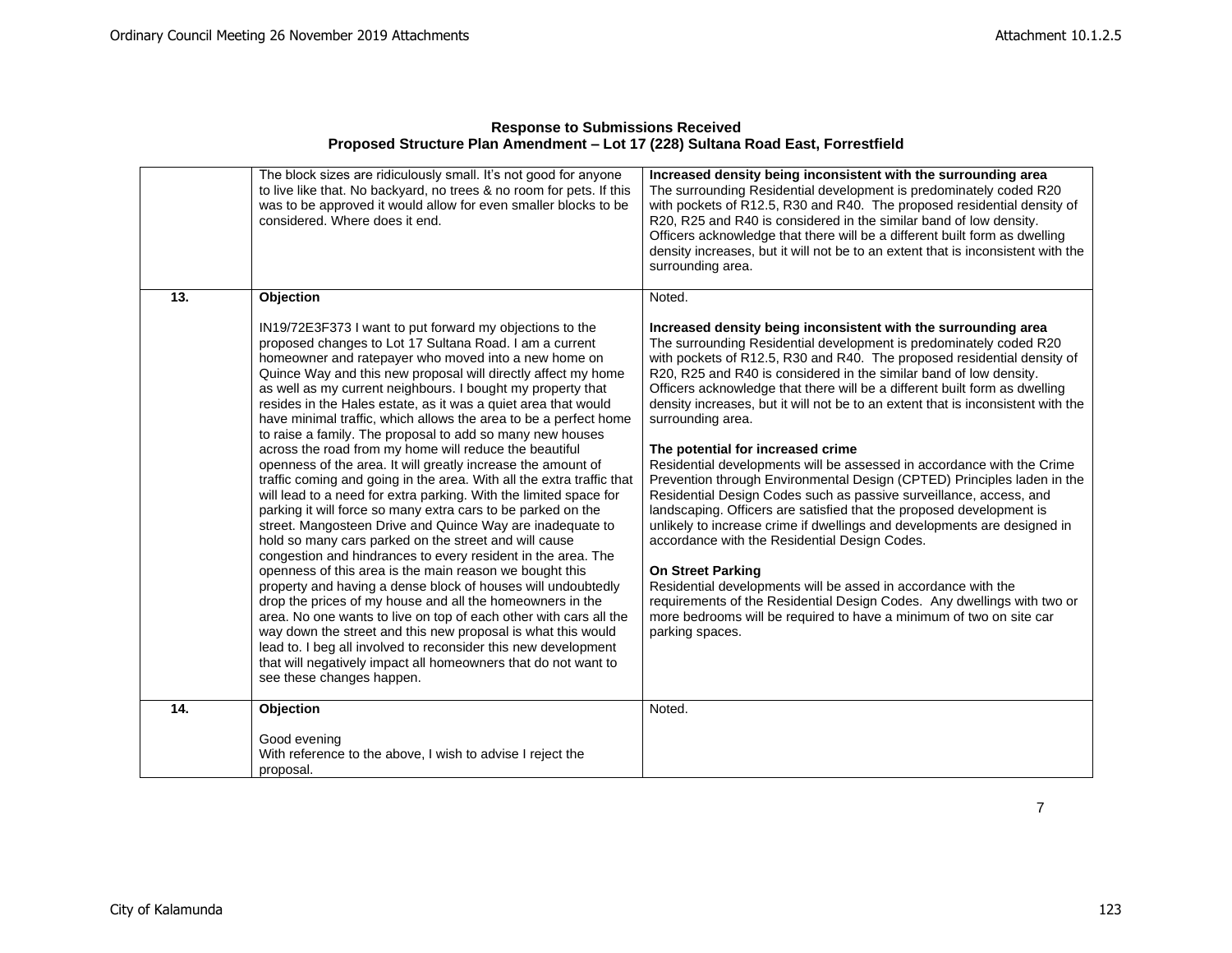| <b>Response to Submissions Received</b>                                          |
|----------------------------------------------------------------------------------|
| Proposed Structure Plan Amendment - Lot 17 (228) Sultana Road East, Forrestfield |

| 15. | Objection                                                                                                                                                                                                                                                                                                                                                                                                                                                                                                                                                                                                                                                                                                                                                                                                                                                                                                                                                                                                                                                                                                                                                             | Noted.                                                                                                                                                                                                                                                                                                                                                                                                                                                                                                                                                                                                                                                                                                                                                                                                                                                                                                                                                                                                                                                                                 |
|-----|-----------------------------------------------------------------------------------------------------------------------------------------------------------------------------------------------------------------------------------------------------------------------------------------------------------------------------------------------------------------------------------------------------------------------------------------------------------------------------------------------------------------------------------------------------------------------------------------------------------------------------------------------------------------------------------------------------------------------------------------------------------------------------------------------------------------------------------------------------------------------------------------------------------------------------------------------------------------------------------------------------------------------------------------------------------------------------------------------------------------------------------------------------------------------|----------------------------------------------------------------------------------------------------------------------------------------------------------------------------------------------------------------------------------------------------------------------------------------------------------------------------------------------------------------------------------------------------------------------------------------------------------------------------------------------------------------------------------------------------------------------------------------------------------------------------------------------------------------------------------------------------------------------------------------------------------------------------------------------------------------------------------------------------------------------------------------------------------------------------------------------------------------------------------------------------------------------------------------------------------------------------------------|
|     | I wish to express my objection to the proposed amendment<br>listed above, this area has not been designed to fit with this high<br>density that is proposed. If council looks at the issues these are<br>the impact to the residents and traffic. The previous roads built<br>prior to the Hales development are not designed to deal with<br>this amount of traffic and if you look at the proposal there is a<br>lack of parking. The amount of cars that park on the road in the<br>new development now and that also restrict the footpaths is an<br>issue. Multiplied immensely when you look at the proposal. If<br>you factor in the increase in traffic flow by having another exit<br>from the houses that currently reside on Sultana Road. The<br>council needs to understand that this area is a beautiful area<br>and the residents just want to try and preserve the whole reason<br>they decided to buy and build in the area. While not opposed to<br>development of the area is in the fact that it is to be increased<br>from 17 to 32 dwellings. This is a massive difference and WILL<br>impact on the surrounding area.<br>Thanks for your time, | The potential for increased in traffic in the locality<br>The proposed rezoning has been amended to include an area of R25 as<br>well as R20 and R40. This has reduced the possible increase in the<br>number of dwellings from 15 to 10 dwellings per hectare. It is expected<br>that the number of vehicle movements will be increased by a marginal<br>number to what was originally considered in the Forrestfield U7 Structure<br>Plan. In support of the amendment, a Traffic Engineering Report has been<br>provided with the application. The report states the proposed changes to<br>the Structure Plan will not have any negative impact to the surrounding<br>network. The City's has reviewed the report and considers it is acceptable<br>from a traffic engineering perspective. The existing and proposed future<br>road network has capacity to accommodate the density increase.                                                                                                                                                                                     |
| 16. | Objection                                                                                                                                                                                                                                                                                                                                                                                                                                                                                                                                                                                                                                                                                                                                                                                                                                                                                                                                                                                                                                                                                                                                                             | Noted.                                                                                                                                                                                                                                                                                                                                                                                                                                                                                                                                                                                                                                                                                                                                                                                                                                                                                                                                                                                                                                                                                 |
|     | I object to the proposed amendment for the reasons outlined<br>below. Proposed Road Design and Impact I believe the will be<br>an increase in noise and nuisance to residents on Gala Way,<br>Blossom View, Quince way and Seville Rd, given that majority<br>on the proposed lots will be more easily accessed via the<br>southern end of the proposed road, off Quince Way. Due to the<br>existing dwellings on the previously mentioned streets being<br>located in a higher density area currently, resulting in the<br>dwellings being in closer proximity to the road, these dwellings<br>will be more highly impacted compared to the previous road<br>design. This is due to a more direct route utilising Sultana Rd<br>East, where majority of dwellings are set back at a much further<br>distance from the road. By keeping a road connection to<br>Sultana Rd East within the subdivision, traffic would be more<br>likely to use this route, reducing the impact on existing<br>residences. This include existing residences on Mangosteen                                                                                                              | The potential for increased in traffic in the locality<br>The proposed rezoning has been amended to include an area of R25 as<br>well as R20 and R40. This has reduced the possible increase in the<br>number of dwellings from 15 to 10 dwellings per hectare. It is expected<br>that the number of vehicle movements will be increased by a marginal<br>number to what was originally considered in the Forrestfield U7 Structure<br>Plan. In support of the amendment, a Traffic Engineering Report has been<br>provided with the application. The report states the proposed changes to<br>the Structure Plan will not have any negative impact to the surrounding<br>network. The City's has reviewed the report and considers it is acceptable<br>from a traffic engineering perspective. The existing and proposed future<br>road network has capacity to accommodate the density increase.<br><b>Proposed Staggered distance</b><br>Noted. To avoid right turn overlapping, Liveable Neighbourhoods<br>suggests a 20m staggered distance between intersections. As this is not |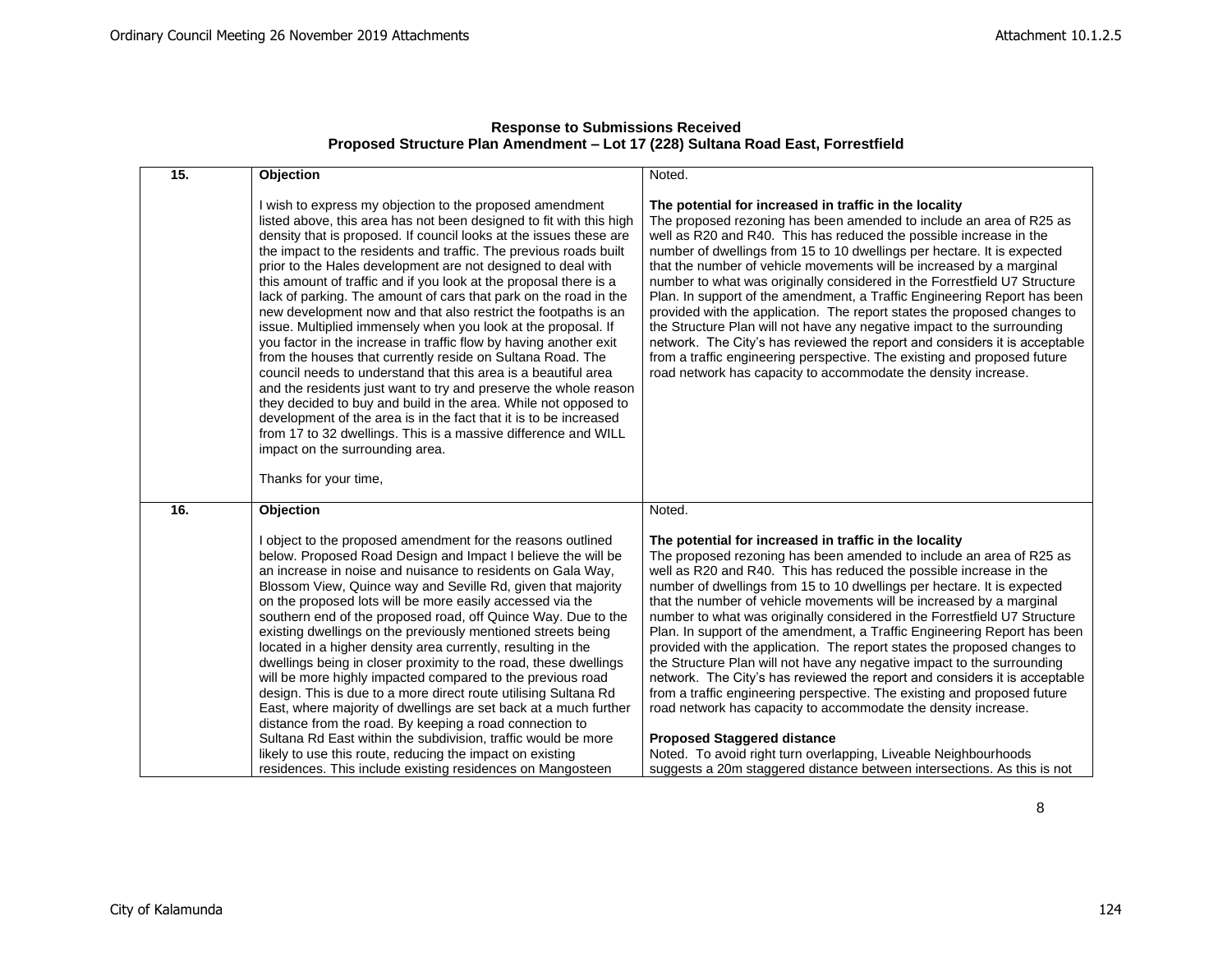| provide better dispersion of traffic throughout the area, rather<br>an appropriate intersection treatment.<br>than relying on the one entrance of Sultana Rd East and the<br>one entrance off Quince Way. Particularly given the number of<br><b>Changes to Existing Built Form</b><br>proposed strata lots, it is possible that this road will serve as a<br>No housing designs have been submitted at this stage for the proposed<br>thoroughfare rather than simply servicing new residential lots.<br>subdivision layout. It is recommended that a Local Development Plan is to<br>While the proposed road provides a suitable solution for the<br>be created in order to produce high quality housing stock with the<br>amended subdivision layout and to supplement nearby housing designs.<br>purpose of the subdivision, it does not integrate in a suitable<br>way with the neighbouring area. The Traffic Engineering Report<br>estimates only 23 vehicles trips in the peak hour via<br>Mangosteen Drive or Quince Way. However, the likely impact of<br>the creation of this proposed road is for Gala Way and Blossom<br>View to become more of a thoroughfare for traffic to cut through<br>to Sultana Rd East from Apricot St, or vice-versa. It will be<br>highly detrimental to residents on both these relatively quiet<br>streets, given the low volumes of traffic as current, with safety a<br>potential issue given the current use of street parking on both<br>streets. With further development of lots 12 and 13 Sultana Rd<br>East possible in the future, the potential for this scenario will<br>also increase. The misalignment of the proposed road and<br>Blossom View to the south of the site is also of concern. As<br>stated in the report: "The proposed road has a stagger of<br>approximately 10m (centreline to centreline) to Blossom View.<br>This does not comply with the Liveable Neighbourhoods<br>requirement of 20m. However, Blossom View currently serves<br>only 11 lots (9 vehicle trips in the peak hour)." This stagger<br>would provide the only intersection of this type in the immediate<br>area, which could potentially be confusing for motorists. It would<br>also look out of place in regards to the aesthetics of the site,<br>given the straight alignments utilised at nearby intersections.<br>There is also no suggestion on how this would impact the<br>drainage of water from the current intersection. I believe that<br>there would also be an increased chance of vehicle impact on<br>property if a motorist was to lose control at this intersection,<br>especially if making a right-hand turn facing south towards<br>Quince Way. The original ODP prior to amendment provides a<br>more logical and beneficial solution, with access to the new lots<br>provided from three entry points rather than two, dispersing<br>traffic and reducing the impact on residents throughout the area<br>as a whole. It is evident that the landowners of lots 16 and 17 |                                                            |                                                                          |
|---------------------------------------------------------------------------------------------------------------------------------------------------------------------------------------------------------------------------------------------------------------------------------------------------------------------------------------------------------------------------------------------------------------------------------------------------------------------------------------------------------------------------------------------------------------------------------------------------------------------------------------------------------------------------------------------------------------------------------------------------------------------------------------------------------------------------------------------------------------------------------------------------------------------------------------------------------------------------------------------------------------------------------------------------------------------------------------------------------------------------------------------------------------------------------------------------------------------------------------------------------------------------------------------------------------------------------------------------------------------------------------------------------------------------------------------------------------------------------------------------------------------------------------------------------------------------------------------------------------------------------------------------------------------------------------------------------------------------------------------------------------------------------------------------------------------------------------------------------------------------------------------------------------------------------------------------------------------------------------------------------------------------------------------------------------------------------------------------------------------------------------------------------------------------------------------------------------------------------------------------------------------------------------------------------------------------------------------------------------------------------------------------------------------------------------------------------------------------------------------------------------------------------------------------------------------------------------------------------------------------------------------------------------------------------------------------------------------------------------------------------------------------------------------------------------------------------------------------------------------------------------------------------------------------------------------------------------------------------------------------------------------------------------------|------------------------------------------------------------|--------------------------------------------------------------------------|
|                                                                                                                                                                                                                                                                                                                                                                                                                                                                                                                                                                                                                                                                                                                                                                                                                                                                                                                                                                                                                                                                                                                                                                                                                                                                                                                                                                                                                                                                                                                                                                                                                                                                                                                                                                                                                                                                                                                                                                                                                                                                                                                                                                                                                                                                                                                                                                                                                                                                                                                                                                                                                                                                                                                                                                                                                                                                                                                                                                                                                                             | Drive and Cumquat Way, as the additional intersection will | being achieved, a subsequent traffic impact assessment needs to indicate |
|                                                                                                                                                                                                                                                                                                                                                                                                                                                                                                                                                                                                                                                                                                                                                                                                                                                                                                                                                                                                                                                                                                                                                                                                                                                                                                                                                                                                                                                                                                                                                                                                                                                                                                                                                                                                                                                                                                                                                                                                                                                                                                                                                                                                                                                                                                                                                                                                                                                                                                                                                                                                                                                                                                                                                                                                                                                                                                                                                                                                                                             |                                                            |                                                                          |
|                                                                                                                                                                                                                                                                                                                                                                                                                                                                                                                                                                                                                                                                                                                                                                                                                                                                                                                                                                                                                                                                                                                                                                                                                                                                                                                                                                                                                                                                                                                                                                                                                                                                                                                                                                                                                                                                                                                                                                                                                                                                                                                                                                                                                                                                                                                                                                                                                                                                                                                                                                                                                                                                                                                                                                                                                                                                                                                                                                                                                                             |                                                            |                                                                          |
|                                                                                                                                                                                                                                                                                                                                                                                                                                                                                                                                                                                                                                                                                                                                                                                                                                                                                                                                                                                                                                                                                                                                                                                                                                                                                                                                                                                                                                                                                                                                                                                                                                                                                                                                                                                                                                                                                                                                                                                                                                                                                                                                                                                                                                                                                                                                                                                                                                                                                                                                                                                                                                                                                                                                                                                                                                                                                                                                                                                                                                             |                                                            |                                                                          |
|                                                                                                                                                                                                                                                                                                                                                                                                                                                                                                                                                                                                                                                                                                                                                                                                                                                                                                                                                                                                                                                                                                                                                                                                                                                                                                                                                                                                                                                                                                                                                                                                                                                                                                                                                                                                                                                                                                                                                                                                                                                                                                                                                                                                                                                                                                                                                                                                                                                                                                                                                                                                                                                                                                                                                                                                                                                                                                                                                                                                                                             |                                                            |                                                                          |
|                                                                                                                                                                                                                                                                                                                                                                                                                                                                                                                                                                                                                                                                                                                                                                                                                                                                                                                                                                                                                                                                                                                                                                                                                                                                                                                                                                                                                                                                                                                                                                                                                                                                                                                                                                                                                                                                                                                                                                                                                                                                                                                                                                                                                                                                                                                                                                                                                                                                                                                                                                                                                                                                                                                                                                                                                                                                                                                                                                                                                                             |                                                            |                                                                          |
|                                                                                                                                                                                                                                                                                                                                                                                                                                                                                                                                                                                                                                                                                                                                                                                                                                                                                                                                                                                                                                                                                                                                                                                                                                                                                                                                                                                                                                                                                                                                                                                                                                                                                                                                                                                                                                                                                                                                                                                                                                                                                                                                                                                                                                                                                                                                                                                                                                                                                                                                                                                                                                                                                                                                                                                                                                                                                                                                                                                                                                             |                                                            |                                                                          |
|                                                                                                                                                                                                                                                                                                                                                                                                                                                                                                                                                                                                                                                                                                                                                                                                                                                                                                                                                                                                                                                                                                                                                                                                                                                                                                                                                                                                                                                                                                                                                                                                                                                                                                                                                                                                                                                                                                                                                                                                                                                                                                                                                                                                                                                                                                                                                                                                                                                                                                                                                                                                                                                                                                                                                                                                                                                                                                                                                                                                                                             |                                                            |                                                                          |
|                                                                                                                                                                                                                                                                                                                                                                                                                                                                                                                                                                                                                                                                                                                                                                                                                                                                                                                                                                                                                                                                                                                                                                                                                                                                                                                                                                                                                                                                                                                                                                                                                                                                                                                                                                                                                                                                                                                                                                                                                                                                                                                                                                                                                                                                                                                                                                                                                                                                                                                                                                                                                                                                                                                                                                                                                                                                                                                                                                                                                                             |                                                            |                                                                          |
|                                                                                                                                                                                                                                                                                                                                                                                                                                                                                                                                                                                                                                                                                                                                                                                                                                                                                                                                                                                                                                                                                                                                                                                                                                                                                                                                                                                                                                                                                                                                                                                                                                                                                                                                                                                                                                                                                                                                                                                                                                                                                                                                                                                                                                                                                                                                                                                                                                                                                                                                                                                                                                                                                                                                                                                                                                                                                                                                                                                                                                             |                                                            |                                                                          |
|                                                                                                                                                                                                                                                                                                                                                                                                                                                                                                                                                                                                                                                                                                                                                                                                                                                                                                                                                                                                                                                                                                                                                                                                                                                                                                                                                                                                                                                                                                                                                                                                                                                                                                                                                                                                                                                                                                                                                                                                                                                                                                                                                                                                                                                                                                                                                                                                                                                                                                                                                                                                                                                                                                                                                                                                                                                                                                                                                                                                                                             |                                                            |                                                                          |
|                                                                                                                                                                                                                                                                                                                                                                                                                                                                                                                                                                                                                                                                                                                                                                                                                                                                                                                                                                                                                                                                                                                                                                                                                                                                                                                                                                                                                                                                                                                                                                                                                                                                                                                                                                                                                                                                                                                                                                                                                                                                                                                                                                                                                                                                                                                                                                                                                                                                                                                                                                                                                                                                                                                                                                                                                                                                                                                                                                                                                                             |                                                            |                                                                          |
|                                                                                                                                                                                                                                                                                                                                                                                                                                                                                                                                                                                                                                                                                                                                                                                                                                                                                                                                                                                                                                                                                                                                                                                                                                                                                                                                                                                                                                                                                                                                                                                                                                                                                                                                                                                                                                                                                                                                                                                                                                                                                                                                                                                                                                                                                                                                                                                                                                                                                                                                                                                                                                                                                                                                                                                                                                                                                                                                                                                                                                             |                                                            |                                                                          |
|                                                                                                                                                                                                                                                                                                                                                                                                                                                                                                                                                                                                                                                                                                                                                                                                                                                                                                                                                                                                                                                                                                                                                                                                                                                                                                                                                                                                                                                                                                                                                                                                                                                                                                                                                                                                                                                                                                                                                                                                                                                                                                                                                                                                                                                                                                                                                                                                                                                                                                                                                                                                                                                                                                                                                                                                                                                                                                                                                                                                                                             |                                                            |                                                                          |
|                                                                                                                                                                                                                                                                                                                                                                                                                                                                                                                                                                                                                                                                                                                                                                                                                                                                                                                                                                                                                                                                                                                                                                                                                                                                                                                                                                                                                                                                                                                                                                                                                                                                                                                                                                                                                                                                                                                                                                                                                                                                                                                                                                                                                                                                                                                                                                                                                                                                                                                                                                                                                                                                                                                                                                                                                                                                                                                                                                                                                                             |                                                            |                                                                          |
|                                                                                                                                                                                                                                                                                                                                                                                                                                                                                                                                                                                                                                                                                                                                                                                                                                                                                                                                                                                                                                                                                                                                                                                                                                                                                                                                                                                                                                                                                                                                                                                                                                                                                                                                                                                                                                                                                                                                                                                                                                                                                                                                                                                                                                                                                                                                                                                                                                                                                                                                                                                                                                                                                                                                                                                                                                                                                                                                                                                                                                             |                                                            |                                                                          |
|                                                                                                                                                                                                                                                                                                                                                                                                                                                                                                                                                                                                                                                                                                                                                                                                                                                                                                                                                                                                                                                                                                                                                                                                                                                                                                                                                                                                                                                                                                                                                                                                                                                                                                                                                                                                                                                                                                                                                                                                                                                                                                                                                                                                                                                                                                                                                                                                                                                                                                                                                                                                                                                                                                                                                                                                                                                                                                                                                                                                                                             |                                                            |                                                                          |
|                                                                                                                                                                                                                                                                                                                                                                                                                                                                                                                                                                                                                                                                                                                                                                                                                                                                                                                                                                                                                                                                                                                                                                                                                                                                                                                                                                                                                                                                                                                                                                                                                                                                                                                                                                                                                                                                                                                                                                                                                                                                                                                                                                                                                                                                                                                                                                                                                                                                                                                                                                                                                                                                                                                                                                                                                                                                                                                                                                                                                                             |                                                            |                                                                          |
|                                                                                                                                                                                                                                                                                                                                                                                                                                                                                                                                                                                                                                                                                                                                                                                                                                                                                                                                                                                                                                                                                                                                                                                                                                                                                                                                                                                                                                                                                                                                                                                                                                                                                                                                                                                                                                                                                                                                                                                                                                                                                                                                                                                                                                                                                                                                                                                                                                                                                                                                                                                                                                                                                                                                                                                                                                                                                                                                                                                                                                             |                                                            |                                                                          |
|                                                                                                                                                                                                                                                                                                                                                                                                                                                                                                                                                                                                                                                                                                                                                                                                                                                                                                                                                                                                                                                                                                                                                                                                                                                                                                                                                                                                                                                                                                                                                                                                                                                                                                                                                                                                                                                                                                                                                                                                                                                                                                                                                                                                                                                                                                                                                                                                                                                                                                                                                                                                                                                                                                                                                                                                                                                                                                                                                                                                                                             |                                                            |                                                                          |
|                                                                                                                                                                                                                                                                                                                                                                                                                                                                                                                                                                                                                                                                                                                                                                                                                                                                                                                                                                                                                                                                                                                                                                                                                                                                                                                                                                                                                                                                                                                                                                                                                                                                                                                                                                                                                                                                                                                                                                                                                                                                                                                                                                                                                                                                                                                                                                                                                                                                                                                                                                                                                                                                                                                                                                                                                                                                                                                                                                                                                                             |                                                            |                                                                          |
|                                                                                                                                                                                                                                                                                                                                                                                                                                                                                                                                                                                                                                                                                                                                                                                                                                                                                                                                                                                                                                                                                                                                                                                                                                                                                                                                                                                                                                                                                                                                                                                                                                                                                                                                                                                                                                                                                                                                                                                                                                                                                                                                                                                                                                                                                                                                                                                                                                                                                                                                                                                                                                                                                                                                                                                                                                                                                                                                                                                                                                             |                                                            |                                                                          |
|                                                                                                                                                                                                                                                                                                                                                                                                                                                                                                                                                                                                                                                                                                                                                                                                                                                                                                                                                                                                                                                                                                                                                                                                                                                                                                                                                                                                                                                                                                                                                                                                                                                                                                                                                                                                                                                                                                                                                                                                                                                                                                                                                                                                                                                                                                                                                                                                                                                                                                                                                                                                                                                                                                                                                                                                                                                                                                                                                                                                                                             |                                                            |                                                                          |
|                                                                                                                                                                                                                                                                                                                                                                                                                                                                                                                                                                                                                                                                                                                                                                                                                                                                                                                                                                                                                                                                                                                                                                                                                                                                                                                                                                                                                                                                                                                                                                                                                                                                                                                                                                                                                                                                                                                                                                                                                                                                                                                                                                                                                                                                                                                                                                                                                                                                                                                                                                                                                                                                                                                                                                                                                                                                                                                                                                                                                                             |                                                            |                                                                          |
|                                                                                                                                                                                                                                                                                                                                                                                                                                                                                                                                                                                                                                                                                                                                                                                                                                                                                                                                                                                                                                                                                                                                                                                                                                                                                                                                                                                                                                                                                                                                                                                                                                                                                                                                                                                                                                                                                                                                                                                                                                                                                                                                                                                                                                                                                                                                                                                                                                                                                                                                                                                                                                                                                                                                                                                                                                                                                                                                                                                                                                             |                                                            |                                                                          |
|                                                                                                                                                                                                                                                                                                                                                                                                                                                                                                                                                                                                                                                                                                                                                                                                                                                                                                                                                                                                                                                                                                                                                                                                                                                                                                                                                                                                                                                                                                                                                                                                                                                                                                                                                                                                                                                                                                                                                                                                                                                                                                                                                                                                                                                                                                                                                                                                                                                                                                                                                                                                                                                                                                                                                                                                                                                                                                                                                                                                                                             |                                                            |                                                                          |
|                                                                                                                                                                                                                                                                                                                                                                                                                                                                                                                                                                                                                                                                                                                                                                                                                                                                                                                                                                                                                                                                                                                                                                                                                                                                                                                                                                                                                                                                                                                                                                                                                                                                                                                                                                                                                                                                                                                                                                                                                                                                                                                                                                                                                                                                                                                                                                                                                                                                                                                                                                                                                                                                                                                                                                                                                                                                                                                                                                                                                                             |                                                            |                                                                          |
|                                                                                                                                                                                                                                                                                                                                                                                                                                                                                                                                                                                                                                                                                                                                                                                                                                                                                                                                                                                                                                                                                                                                                                                                                                                                                                                                                                                                                                                                                                                                                                                                                                                                                                                                                                                                                                                                                                                                                                                                                                                                                                                                                                                                                                                                                                                                                                                                                                                                                                                                                                                                                                                                                                                                                                                                                                                                                                                                                                                                                                             |                                                            |                                                                          |
|                                                                                                                                                                                                                                                                                                                                                                                                                                                                                                                                                                                                                                                                                                                                                                                                                                                                                                                                                                                                                                                                                                                                                                                                                                                                                                                                                                                                                                                                                                                                                                                                                                                                                                                                                                                                                                                                                                                                                                                                                                                                                                                                                                                                                                                                                                                                                                                                                                                                                                                                                                                                                                                                                                                                                                                                                                                                                                                                                                                                                                             |                                                            |                                                                          |
|                                                                                                                                                                                                                                                                                                                                                                                                                                                                                                                                                                                                                                                                                                                                                                                                                                                                                                                                                                                                                                                                                                                                                                                                                                                                                                                                                                                                                                                                                                                                                                                                                                                                                                                                                                                                                                                                                                                                                                                                                                                                                                                                                                                                                                                                                                                                                                                                                                                                                                                                                                                                                                                                                                                                                                                                                                                                                                                                                                                                                                             |                                                            |                                                                          |
|                                                                                                                                                                                                                                                                                                                                                                                                                                                                                                                                                                                                                                                                                                                                                                                                                                                                                                                                                                                                                                                                                                                                                                                                                                                                                                                                                                                                                                                                                                                                                                                                                                                                                                                                                                                                                                                                                                                                                                                                                                                                                                                                                                                                                                                                                                                                                                                                                                                                                                                                                                                                                                                                                                                                                                                                                                                                                                                                                                                                                                             |                                                            |                                                                          |
|                                                                                                                                                                                                                                                                                                                                                                                                                                                                                                                                                                                                                                                                                                                                                                                                                                                                                                                                                                                                                                                                                                                                                                                                                                                                                                                                                                                                                                                                                                                                                                                                                                                                                                                                                                                                                                                                                                                                                                                                                                                                                                                                                                                                                                                                                                                                                                                                                                                                                                                                                                                                                                                                                                                                                                                                                                                                                                                                                                                                                                             |                                                            |                                                                          |
|                                                                                                                                                                                                                                                                                                                                                                                                                                                                                                                                                                                                                                                                                                                                                                                                                                                                                                                                                                                                                                                                                                                                                                                                                                                                                                                                                                                                                                                                                                                                                                                                                                                                                                                                                                                                                                                                                                                                                                                                                                                                                                                                                                                                                                                                                                                                                                                                                                                                                                                                                                                                                                                                                                                                                                                                                                                                                                                                                                                                                                             |                                                            |                                                                          |
|                                                                                                                                                                                                                                                                                                                                                                                                                                                                                                                                                                                                                                                                                                                                                                                                                                                                                                                                                                                                                                                                                                                                                                                                                                                                                                                                                                                                                                                                                                                                                                                                                                                                                                                                                                                                                                                                                                                                                                                                                                                                                                                                                                                                                                                                                                                                                                                                                                                                                                                                                                                                                                                                                                                                                                                                                                                                                                                                                                                                                                             |                                                            |                                                                          |
|                                                                                                                                                                                                                                                                                                                                                                                                                                                                                                                                                                                                                                                                                                                                                                                                                                                                                                                                                                                                                                                                                                                                                                                                                                                                                                                                                                                                                                                                                                                                                                                                                                                                                                                                                                                                                                                                                                                                                                                                                                                                                                                                                                                                                                                                                                                                                                                                                                                                                                                                                                                                                                                                                                                                                                                                                                                                                                                                                                                                                                             |                                                            |                                                                          |
|                                                                                                                                                                                                                                                                                                                                                                                                                                                                                                                                                                                                                                                                                                                                                                                                                                                                                                                                                                                                                                                                                                                                                                                                                                                                                                                                                                                                                                                                                                                                                                                                                                                                                                                                                                                                                                                                                                                                                                                                                                                                                                                                                                                                                                                                                                                                                                                                                                                                                                                                                                                                                                                                                                                                                                                                                                                                                                                                                                                                                                             |                                                            |                                                                          |
|                                                                                                                                                                                                                                                                                                                                                                                                                                                                                                                                                                                                                                                                                                                                                                                                                                                                                                                                                                                                                                                                                                                                                                                                                                                                                                                                                                                                                                                                                                                                                                                                                                                                                                                                                                                                                                                                                                                                                                                                                                                                                                                                                                                                                                                                                                                                                                                                                                                                                                                                                                                                                                                                                                                                                                                                                                                                                                                                                                                                                                             |                                                            |                                                                          |
|                                                                                                                                                                                                                                                                                                                                                                                                                                                                                                                                                                                                                                                                                                                                                                                                                                                                                                                                                                                                                                                                                                                                                                                                                                                                                                                                                                                                                                                                                                                                                                                                                                                                                                                                                                                                                                                                                                                                                                                                                                                                                                                                                                                                                                                                                                                                                                                                                                                                                                                                                                                                                                                                                                                                                                                                                                                                                                                                                                                                                                             |                                                            |                                                                          |
|                                                                                                                                                                                                                                                                                                                                                                                                                                                                                                                                                                                                                                                                                                                                                                                                                                                                                                                                                                                                                                                                                                                                                                                                                                                                                                                                                                                                                                                                                                                                                                                                                                                                                                                                                                                                                                                                                                                                                                                                                                                                                                                                                                                                                                                                                                                                                                                                                                                                                                                                                                                                                                                                                                                                                                                                                                                                                                                                                                                                                                             |                                                            |                                                                          |
|                                                                                                                                                                                                                                                                                                                                                                                                                                                                                                                                                                                                                                                                                                                                                                                                                                                                                                                                                                                                                                                                                                                                                                                                                                                                                                                                                                                                                                                                                                                                                                                                                                                                                                                                                                                                                                                                                                                                                                                                                                                                                                                                                                                                                                                                                                                                                                                                                                                                                                                                                                                                                                                                                                                                                                                                                                                                                                                                                                                                                                             |                                                            |                                                                          |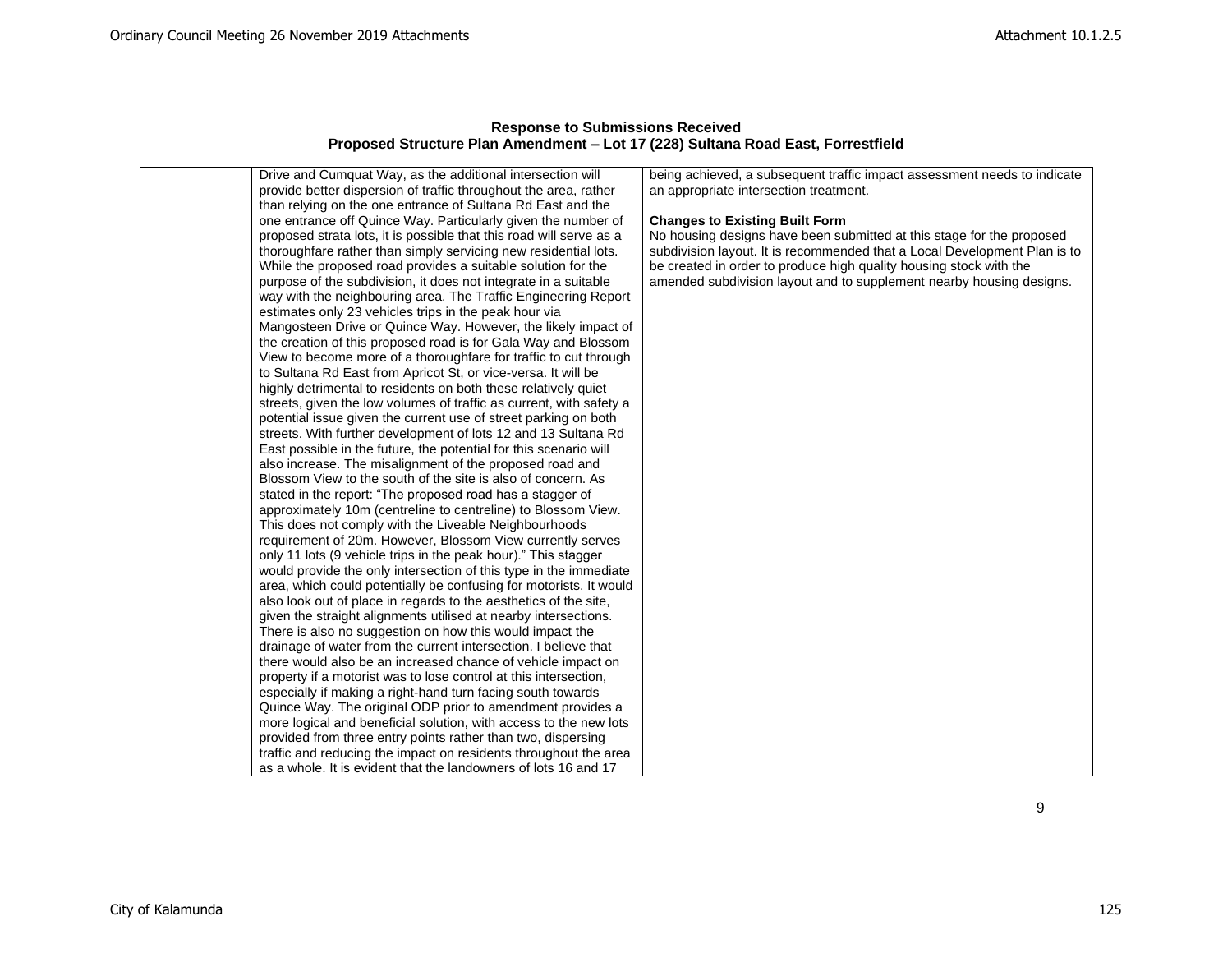| <b>Response to Submissions Received</b>                                          |  |  |  |
|----------------------------------------------------------------------------------|--|--|--|
| Proposed Structure Plan Amendment – Lot 17 (228) Sultana Road East, Forrestfield |  |  |  |

| are not considering amalgamation of the two lots, which would       |  |
|---------------------------------------------------------------------|--|
| provide a better base for the design on the subdivision. The        |  |
| current design is limited due to the current North/South            |  |
| boundary common to both lots 16 and 17, with this playing a         |  |
| key role in the stagger of the proposed road intersection. If the   |  |
| road alignment was to match that of Blossom View to remove          |  |
| the stagger, the lot sizes available to the east of the proposed    |  |
| road would be limited by the common boundary previously             |  |
| mentioned. This suggests that the design has been developed         |  |
| in a way to maximize monetary return for the owners, rather         |  |
| than to integrate efficiently with surrounding land uses. If the    |  |
| owners wished to try and integrate their subdivision into the       |  |
| area more effectively, amalgamation of lots 16 and 17 would         |  |
| enable a more flexible design to be created, with less negative     |  |
| impact on surrounding residences. Community and Aesthetics          |  |
| Section 2.1.1 of the Proposed Structure Plan Amendment              |  |
| document states: "Development of the surrounding area has           |  |
| occurred in a piecemeal fashion with mostly rural residential       |  |
| properties being subdivided on an individual basis according to     |  |
| the existing U7SP." I do not agree with this. Approximately one     |  |
| third of the Forrestfield U7 (Agreement Areas 2, 3 and 4)           |  |
| comprises of the Hales Estate, developed by Satterley.              |  |
| Dwellings in this development are influenced in design and          |  |
| condition to provide a sense of community and togetherness          |  |
| through visual similarities and design principles. Lot sizes in the |  |
| immediate surrounding area are not as low as the proposed           |  |
| development, particularly the proposed strata lots. Lots in the     |  |
| adjoining Hales Estate are mostly 300sqm or more (I                 |  |
| acknowledge the townhouse lots available with Stage 1B of the       |  |
| Hales Estate, however these dwellings have immediate access         |  |
| to POS, where new dwellings in the proposed subdivision do          |  |
| not). Also noting section 3.2.1 of the document:" Directions        |  |
| 2031 sets a target of 15 dwellings per gross urban zoned            |  |
| hectare of land in new development areas. The proposed              |  |
| amendment to the structure plan will permit a residential density   |  |
| of 33 dwellings per gross urban zoned hectare for the subject       |  |
| site." Whilst I acknowledge the aims and vision of Directions       |  |
| 2031 to target 15 dwellings per hectare in new developments,        |  |
| the outcome of 33 lots in the proposed development does not         |  |
| aim to blend with the surrounding neighbourhood, given that the     |  |

10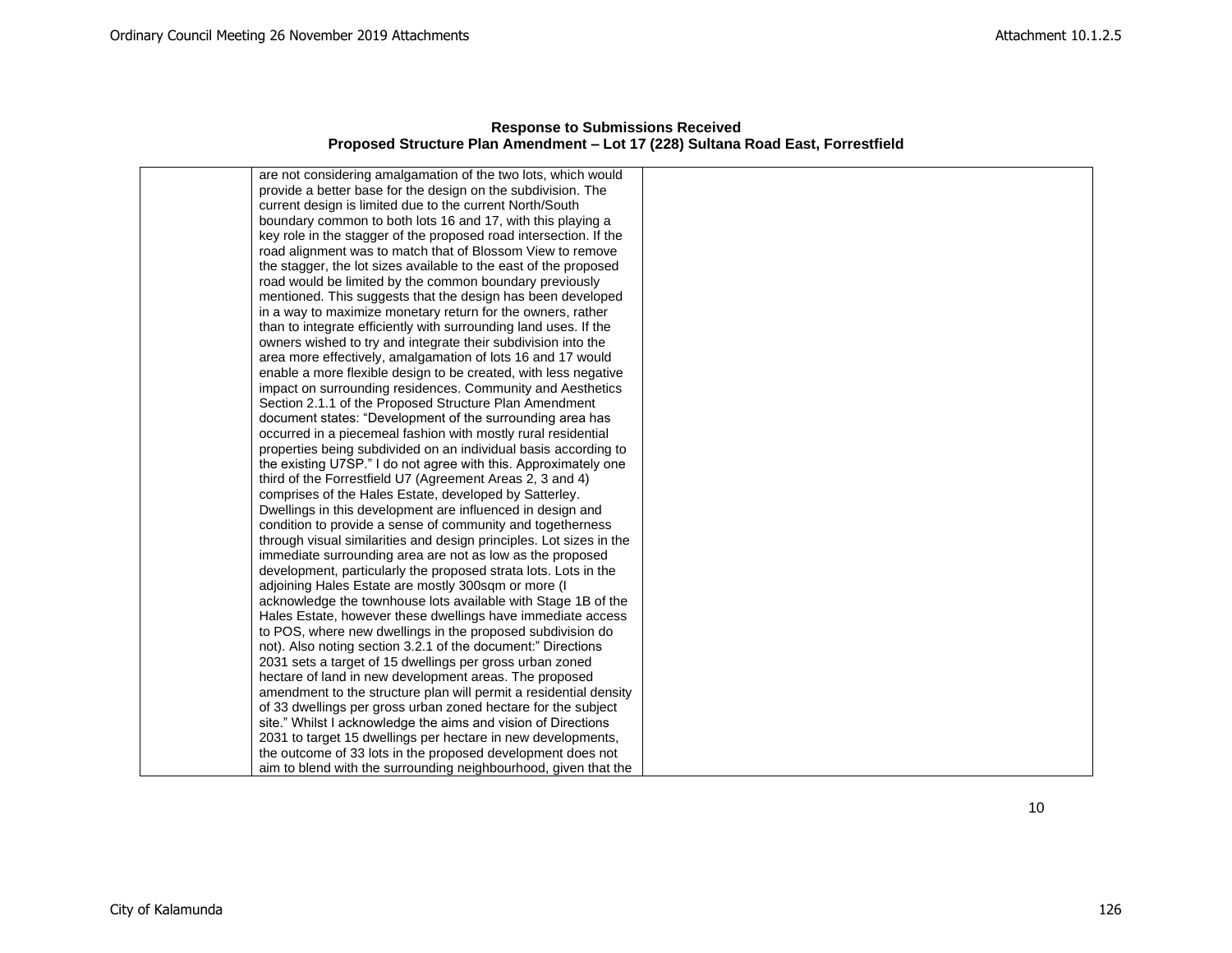| <b>Response to Submissions Received</b>                                          |  |  |  |
|----------------------------------------------------------------------------------|--|--|--|
| Proposed Structure Plan Amendment – Lot 17 (228) Sultana Road East, Forrestfield |  |  |  |

| development is still within an area known for it's larger than       |  |
|----------------------------------------------------------------------|--|
| cottage or unit size lots. Located in the Perth foothills, this area |  |
| possesses a more natural feel, which would be ruined by over         |  |
| densifying the area with too many new dwellings. Rural land          |  |
| also exists in the immediate vicinity along with more realistic      |  |
| urban zoning of primarily R30, which also already covers the         |  |
| target of 15 dwellings per hectare. This was considered by           |  |
| Satterley with the Hales Estate development, as states on the        |  |
| Hales homepage: "The Hales is a leafy estate nestled in the          |  |
| heart of Forrestfield. This Forrestfield land is located 15km east   |  |
| of the Perth CBD within the Shire of Kalamunda, this                 |  |
| development benefits from the proximity to nature and the            |  |
| existing community amenities, public transport and major road        |  |
| infrastructure. The exciting new Forrestfield-Airport link is due    |  |
| for completion in 2021. Designed with modern liveability in          |  |
| mind, The Hales will feature quality public open spaces, with all    |  |
| houses centred around a generous strip of parkland. The Hales        |  |
| is designed to retain the natural features of the site; built around |  |
| existing native Marri and Jarrah trees and the trickling waters of   |  |
| Crumpet Creek." The proposed development provides no                 |  |
| evidence of planning to match the aesthetics of the surrounding      |  |
| community, particularly the Hales Estate, which forms majority       |  |
| of the immediate surrounding area. Hales estate residents were       |  |
| required to meet design guidelines and criteria to have buildings    |  |
| plans accepted, with the aim to create a unified and visually        |  |
| appealing community through consistent design. As stated in          |  |
| the Hales Stage 1 Design Guidelines: "The Design Guidelines          |  |
| apply to residential lots within The Hales and will help you and     |  |
| your chosen builder to design a high-quality home that fits in       |  |
| with the aesthetic of the estate. The appearance of housing,         |  |
| front yards and verges contribute to community pride and             |  |
| property values. The Design Guidelines provide helpful               |  |
| information to assist the purchaser design their new home. The       |  |
| Design Guidelines are a framework for design decisions and           |  |
| provide for: A cohesive community; Attractive streetscapes;          |  |
| Quality housing design; Appropriate architectural styles;            |  |
| Individuality; Community safety and security; Climate                |  |
| responsive design; and Confidence in your investment." I             |  |
| believe that unless integrated design guidelines are applied to      |  |

11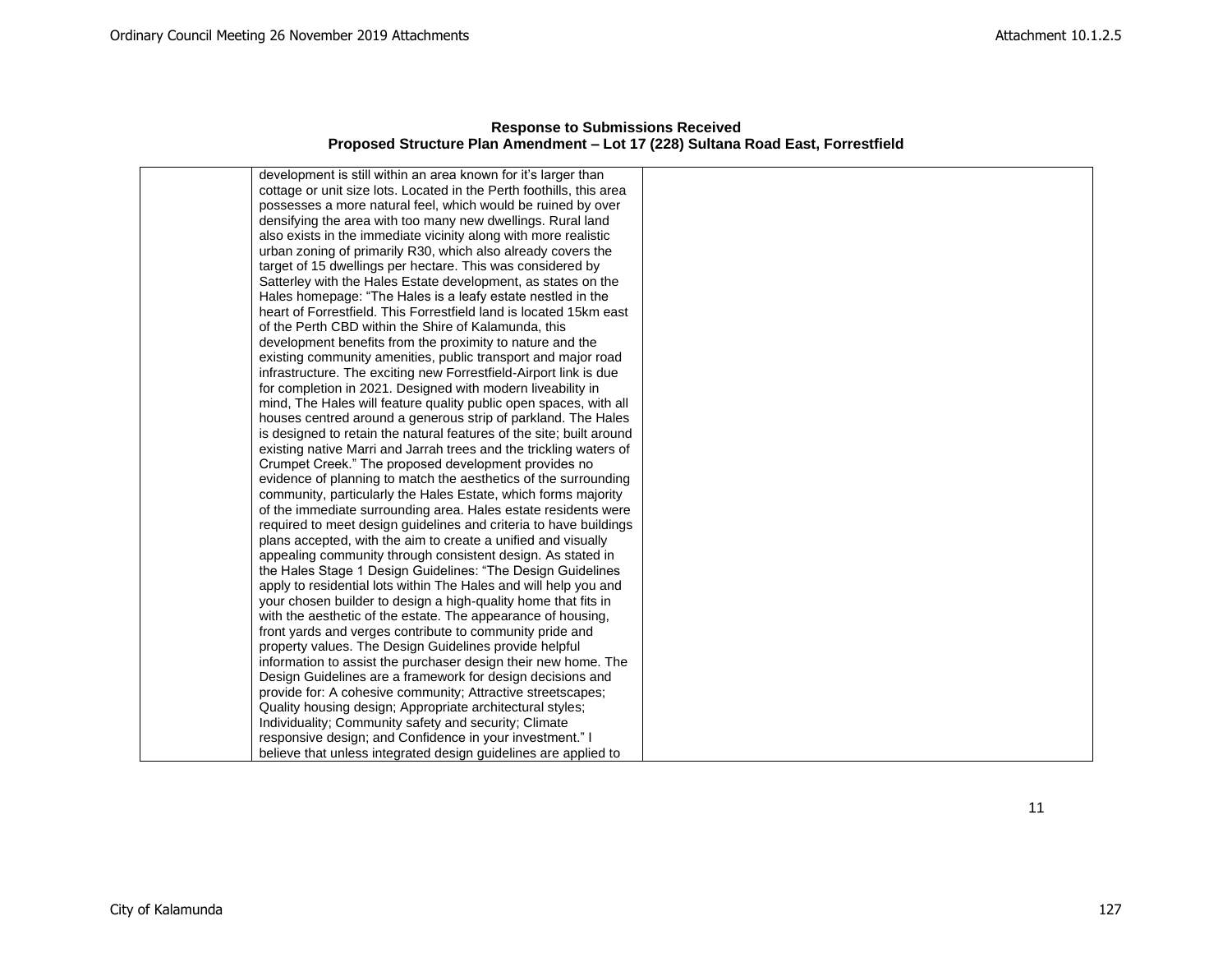|     | the new subdivision, the aesthetics of the community and<br>surrounding landscape will suffer as a result.<br><b>Summary of Comments</b><br>• At the very least, the proposed road should match the<br>alignment of Blossom View with no stagger. It would be<br>preferable if there was an additional entry point to the<br>subdivision from Sultana Rd East to provide a greater potential<br>for dispersion of traffic.<br>• Zoning at R20/R40 is of a more than necessary density for<br>integration into the surrounding community. Strata lots<br>especially do not fit in with the surrounding area.<br>• Design quidelines to ensure that the new development can be<br>integrated in way that is not detrimental to the surrounding<br>neighbourhood should be implemented, with an aim to create<br>harmony and desirable aesthetics with existing development.                                                                                                                                 |                                                                                                                                                                                                                                                                                                                                                                                                                                                                                                                                                                                                                                                                                                                                                                                                                                                                                                                                                                                                                                                                                                                                                                                                                                                                                                                                                                                              |
|-----|-----------------------------------------------------------------------------------------------------------------------------------------------------------------------------------------------------------------------------------------------------------------------------------------------------------------------------------------------------------------------------------------------------------------------------------------------------------------------------------------------------------------------------------------------------------------------------------------------------------------------------------------------------------------------------------------------------------------------------------------------------------------------------------------------------------------------------------------------------------------------------------------------------------------------------------------------------------------------------------------------------------|----------------------------------------------------------------------------------------------------------------------------------------------------------------------------------------------------------------------------------------------------------------------------------------------------------------------------------------------------------------------------------------------------------------------------------------------------------------------------------------------------------------------------------------------------------------------------------------------------------------------------------------------------------------------------------------------------------------------------------------------------------------------------------------------------------------------------------------------------------------------------------------------------------------------------------------------------------------------------------------------------------------------------------------------------------------------------------------------------------------------------------------------------------------------------------------------------------------------------------------------------------------------------------------------------------------------------------------------------------------------------------------------|
| 17. | Objection<br>We object due to the obvious high increase in traffic directly<br>near our property (on corner). We have previously expressed<br>concerns about traffic behaviour etc and this development will<br>increase this issue significantly! Obviously, this is suburbia<br>however, we do not agree to the high density it will bring to the<br>street & area and have large concerns about the potential fall in<br>property prices in our immediate area. We purchased us<br>property in this area for more quieter living aspect in a suburb<br>known to offer this. We do not deem this development at all<br>necessary in our area and would be disappointed to learn if this<br>is being done simply to generate more council rates for the<br>Shire. There are more than enough new housing developments<br>already in the suburb of Forrestfield ('The Hales') and do greatly<br>hope this objection is respected by the Shire and the affect it will<br>have on its residents. Thank you. | Noted.<br>The potential for increased in traffic in the locality<br>The proposed rezoning has been amended to include an area of R25 as<br>well as R20 and R40. This has reduced the possible increase in the<br>number of dwellings from 15 to 10 dwellings per hectare. It is expected<br>that the number of vehicle movements will be increased by a marginal<br>number to what was originally considered in the Forrestfield U7 Structure<br>Plan. In support of the amendment, a Traffic Engineering Report has been<br>provided with the application. The report states the proposed changes to<br>the Structure Plan will not have any negative impact to the surrounding<br>network. The City's has reviewed the report and considers it is acceptable<br>from a traffic engineering perspective. The existing and proposed future<br>road network has capacity to accommodate the density increase.<br>Increased density being inconsistent with the surrounding area<br>The surrounding Residential development is predominately coded R20<br>with pockets of R12.5, R30 and R40. The proposed residential density of<br>R20, R25 and R40 is considered in the similar band of low density.<br>Officers acknowledge that there will be a different built form as dwelling<br>density increases, but it will not be to an extent that is inconsistent with the<br>surrounding area. |
| 18. | Objection                                                                                                                                                                                                                                                                                                                                                                                                                                                                                                                                                                                                                                                                                                                                                                                                                                                                                                                                                                                                 | Noted.                                                                                                                                                                                                                                                                                                                                                                                                                                                                                                                                                                                                                                                                                                                                                                                                                                                                                                                                                                                                                                                                                                                                                                                                                                                                                                                                                                                       |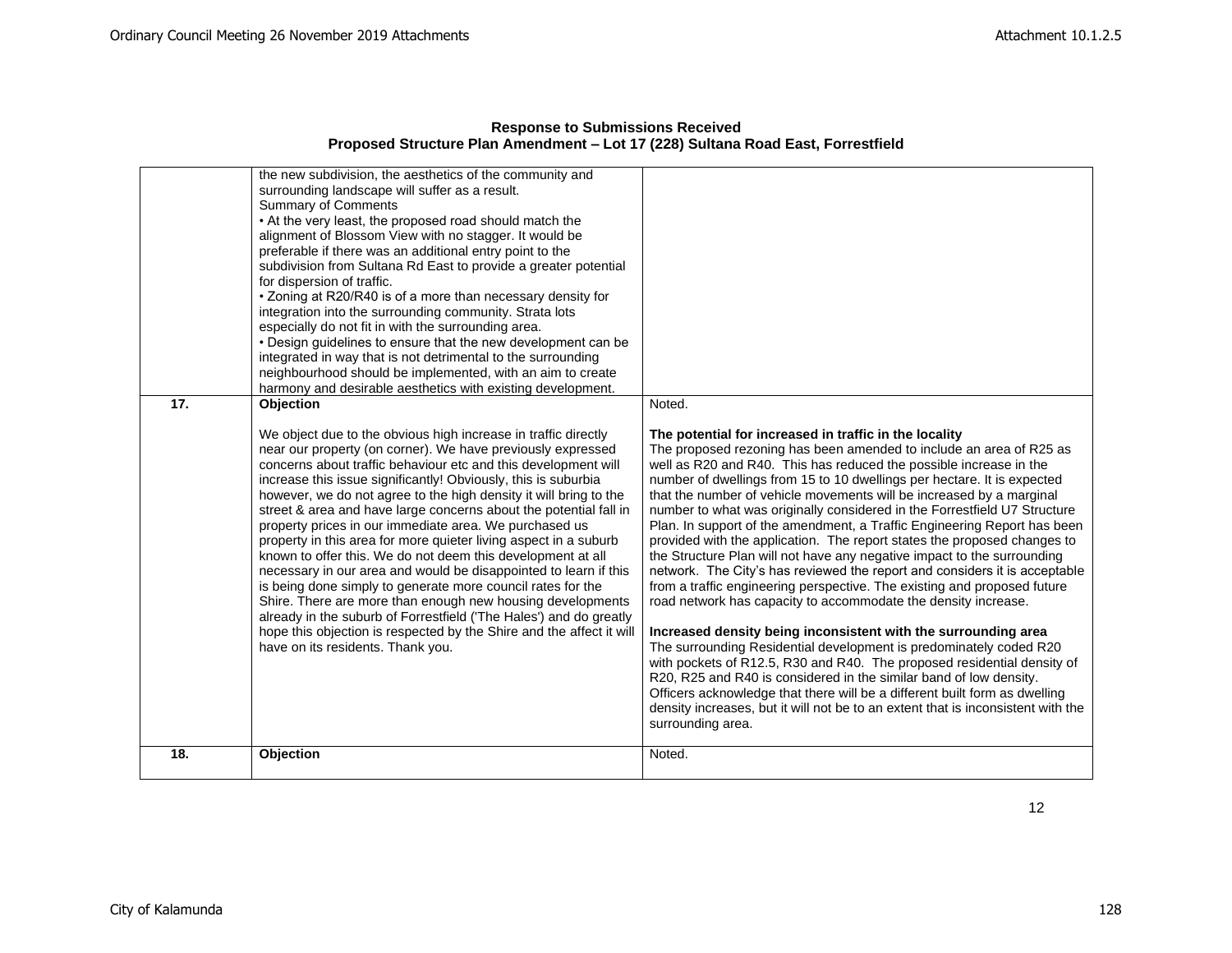|     | am in opposition to the amendments of the above property for<br>the following reasons: The density housing proposed to this | The potential for increased in traffic in the locality<br>The proposed rezoning has been amended to include an area of R25 as                    |
|-----|-----------------------------------------------------------------------------------------------------------------------------|--------------------------------------------------------------------------------------------------------------------------------------------------|
|     | area will impact the current residents in the surrounding areas in                                                          | well as R20 and R40. This has reduced the possible increase in the                                                                               |
|     | many ways. We have already experienced an increase in traffic                                                               | number of dwellings from 15 to 10 dwellings per hectare. It is expected                                                                          |
|     | and noise along Seville Road due to the subdivision which has                                                               | that the number of vehicle movements will be increased by a marginal                                                                             |
|     | been built between Quince Lane & Gala Way. This is a family                                                                 | number to what was originally considered in the Forrestfield U7 Structure                                                                        |
|     | friendly street with many young children living along Seville                                                               | Plan. In support of the amendment, a Traffic Engineering Report has been                                                                         |
|     | Road and also Gala way, children are daily seen walking and                                                                 | provided with the application. The report states the proposed changes to                                                                         |
|     | riding to school along this street and also heading to the park on                                                          | the Structure Plan will not have any negative impact to the surrounding                                                                          |
|     | the corner of Seville and Gala Way, an increase in traffic                                                                  | network. The City's has reviewed the report and considers it is acceptable                                                                       |
|     | caused by this high-density area will cause a hazard to the                                                                 | from a traffic engineering perspective. The existing and proposed future                                                                         |
|     | lifestyle that is enjoyed here. (Also, there are no footpaths for                                                           | road network has capacity to accommodate the density increase.                                                                                   |
|     | children to walk along!) The proposed size of the blocks will                                                               |                                                                                                                                                  |
|     | increase the amount of two story buildings in the area and                                                                  | The impact of an increased density on the amenity of the locality                                                                                |
|     | existing housing will be overlooked by these which will create an                                                           | The proposed Structure Plan Amendment is in accordance with the City's                                                                           |
|     | invasion of the current resident's privacy of which we are all                                                              | Local Planning Strategy and various State Government Strategic                                                                                   |
|     | entitled to. High density living has an impact on people's health                                                           | documents.                                                                                                                                       |
|     | including mental health as residents are exposed to                                                                         | Nonetheless, the City is committed to protecting surrounding residents                                                                           |
|     | environmental stressors such as noise from neighbours, traffic                                                              | from any potential impacts resulting from the proposed Structure Plan                                                                            |
|     | and air pollution and also has the potential for an increase in                                                             | Amendment.                                                                                                                                       |
|     | crime. This area has been a semi-rural area and whilst I am not                                                             | Any issues relating to undue impacts upon surrounding landowners (i.e.                                                                           |
|     | against new housing developments per se, I am against high                                                                  | privacy, overlooking, overshadowing, parking and traffic impacts) have                                                                           |
|     | density living which is what will happen if this proposed                                                                   | been assessed or are more appropriately considered at subdivision and                                                                            |
|     | "MINOR" amendment is allowed. I do not see this as a "MINOR"                                                                | development stage.                                                                                                                               |
|     | amendment as I believe it will have a large impact on the                                                                   |                                                                                                                                                  |
|     | current residents who live within close proximity to this structure                                                         |                                                                                                                                                  |
|     | plan.                                                                                                                       |                                                                                                                                                  |
| 19. | Objection                                                                                                                   | Noted.                                                                                                                                           |
|     |                                                                                                                             |                                                                                                                                                  |
|     | I object to the proposed zoning change to 228 Sultana Rd East                                                               | Increased density being inconsistent with the surrounding area                                                                                   |
|     | due the following: - The original density of R12.5 would have                                                               | The surrounding Residential development is predominately coded R20                                                                               |
|     | applied to the blocks along Sultana Rd East and this would be                                                               | with pockets of R12.5, R30 and R40. The proposed residential density of                                                                          |
|     | consistent with the other blocks and style of homes along<br>Sultana Rd East that have recently developed. An ad-hoc        | R20, R25 and R40 is considered in the similar band of low density.<br>Officers acknowledge that there will be a different built form as dwelling |
|     | approach to development can overall be unattractive - A density                                                             | density increases, but it will not be to an extent that is inconsistent with the                                                                 |
|     | change to R40 for the remaining blocks would see a minimum                                                                  | surrounding area.                                                                                                                                |
|     | block size of 180sqm. This density is better suited to inner                                                                |                                                                                                                                                  |
|     | urban areas. Again, this is not consistent with the rest of the                                                             |                                                                                                                                                  |
|     | suburb. - If this density change is allowed it would set a                                                                  |                                                                                                                                                  |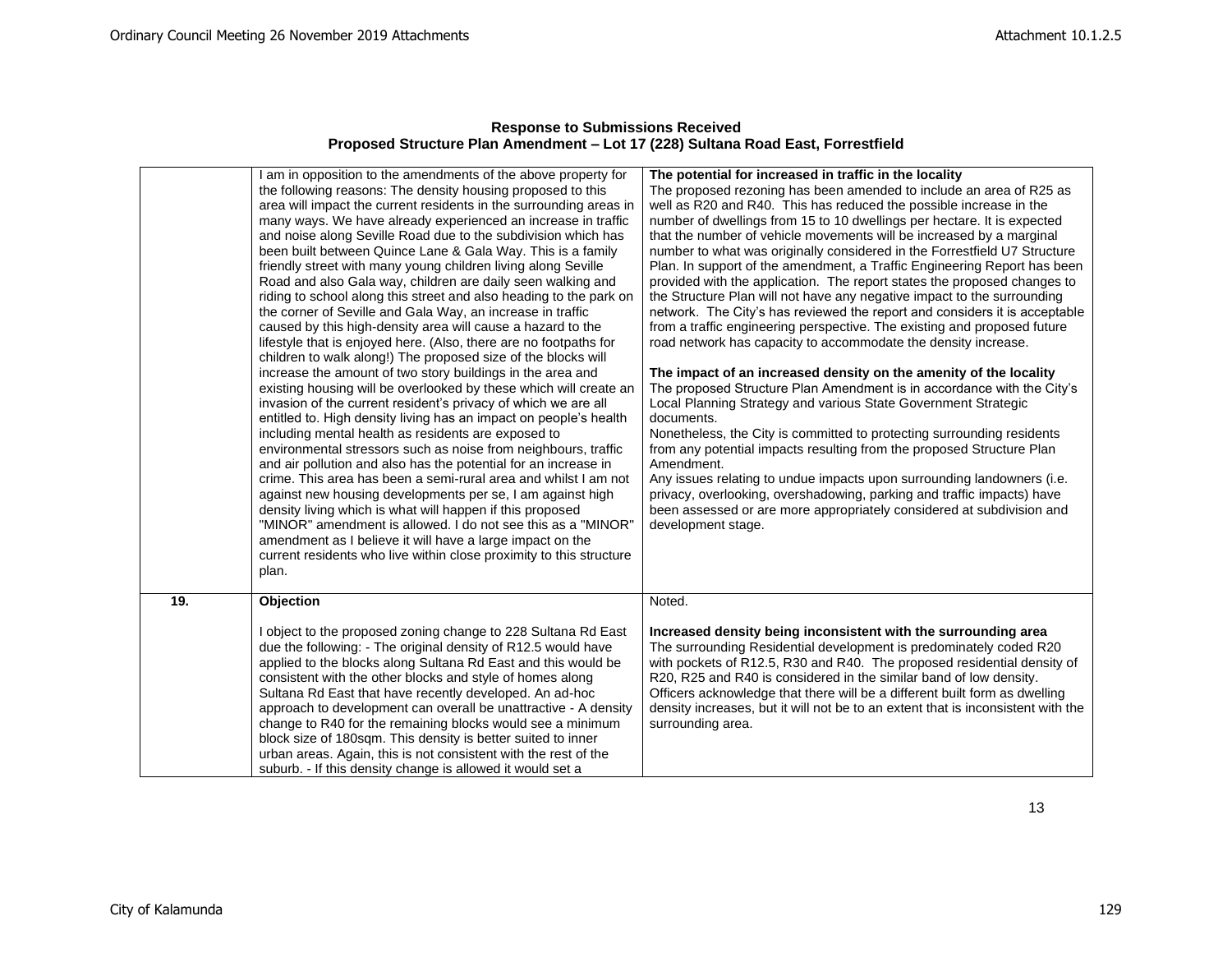|     | precedent for future developments not only along Sultana Rd<br>East but other areas throughout the City. This level of density<br>does not represent the lifestyle the City promotes. - Our current<br>infrastructure and services do not support this density and its<br>potential population. Historically the City has been slow to<br>upgrade and provide infrastructure and services. Recent<br>funding from the Federal Government has seen an<br>improvement to the funds available for capital works. However,<br>as we are no longer a marginal seat after the last election, it is<br>unlikely that we will receive the same attention and election<br>"sweeteners" in the near future. Although this increase density<br>has the potential to increase overall revenue to the City this<br>does not necessarily mean better services and infrastructure for<br>rate payers. - The Planning Departments Directions 2031<br>document recommends a target of 15 dwelling per hectare. The<br>original density meets this target. - A minimum density of R20<br>still provides a small enough land area for those looking for<br>smaller and/or more affordable housing. It also maintains the<br>suburban feel of the area. Any increase in density would lend<br>itself to creating a more urban feel. Although this may seem<br>appropriate to approve for one development, it sets a precedent<br>that over the long term will completely change and potentially<br>have a negative impact on the lifestyle and wellbeing of<br>residents. - Urban infill is essential to the growth and function of<br>not only our area but Perth as a whole. However, careful<br>consideration and forward thinking must be given to the density<br>permitted. |                                                                                                                                                                                                                                                                                                                                                                                                                                                                      |
|-----|--------------------------------------------------------------------------------------------------------------------------------------------------------------------------------------------------------------------------------------------------------------------------------------------------------------------------------------------------------------------------------------------------------------------------------------------------------------------------------------------------------------------------------------------------------------------------------------------------------------------------------------------------------------------------------------------------------------------------------------------------------------------------------------------------------------------------------------------------------------------------------------------------------------------------------------------------------------------------------------------------------------------------------------------------------------------------------------------------------------------------------------------------------------------------------------------------------------------------------------------------------------------------------------------------------------------------------------------------------------------------------------------------------------------------------------------------------------------------------------------------------------------------------------------------------------------------------------------------------------------------------------------------------------------------------------------------------------------------------------------------------------|----------------------------------------------------------------------------------------------------------------------------------------------------------------------------------------------------------------------------------------------------------------------------------------------------------------------------------------------------------------------------------------------------------------------------------------------------------------------|
| 20. | Objection                                                                                                                                                                                                                                                                                                                                                                                                                                                                                                                                                                                                                                                                                                                                                                                                                                                                                                                                                                                                                                                                                                                                                                                                                                                                                                                                                                                                                                                                                                                                                                                                                                                                                                                                                    | Noted.                                                                                                                                                                                                                                                                                                                                                                                                                                                               |
|     | I/We object to the density increase. This area of Forrestfield has<br>a nice open semi-rural feel and look about it. Many people<br>would have chosen this area because of this. The increase in<br>density zoning has a negative effect as it will give rise to smaller<br>blocks, higher buildings and increased population. The area is<br>not suited to such changes and does not have or want the<br>infrastructure necessary to support the increase in density.<br>Already the smaller blocks that have been released and built on<br>in the Hales is testament to this. Almost all of the houses in the<br>Hales lacks sufficient land area to accommodate cars that                                                                                                                                                                                                                                                                                                                                                                                                                                                                                                                                                                                                                                                                                                                                                                                                                                                                                                                                                                                                                                                                                 | The area should remain rural<br>The subject site is zoned 'Urban' under the MRS and 'Urban<br>Development' under the City's LPS3. Development in the manner<br>proposed is more consistent with the objectives of the current zoning than<br>rural style development.<br><b>Changes to Existing Built Form</b><br>No housing designs have been submitted at this stage for the proposed<br>subdivision layout. It is recommended that a Local Development Plan is to |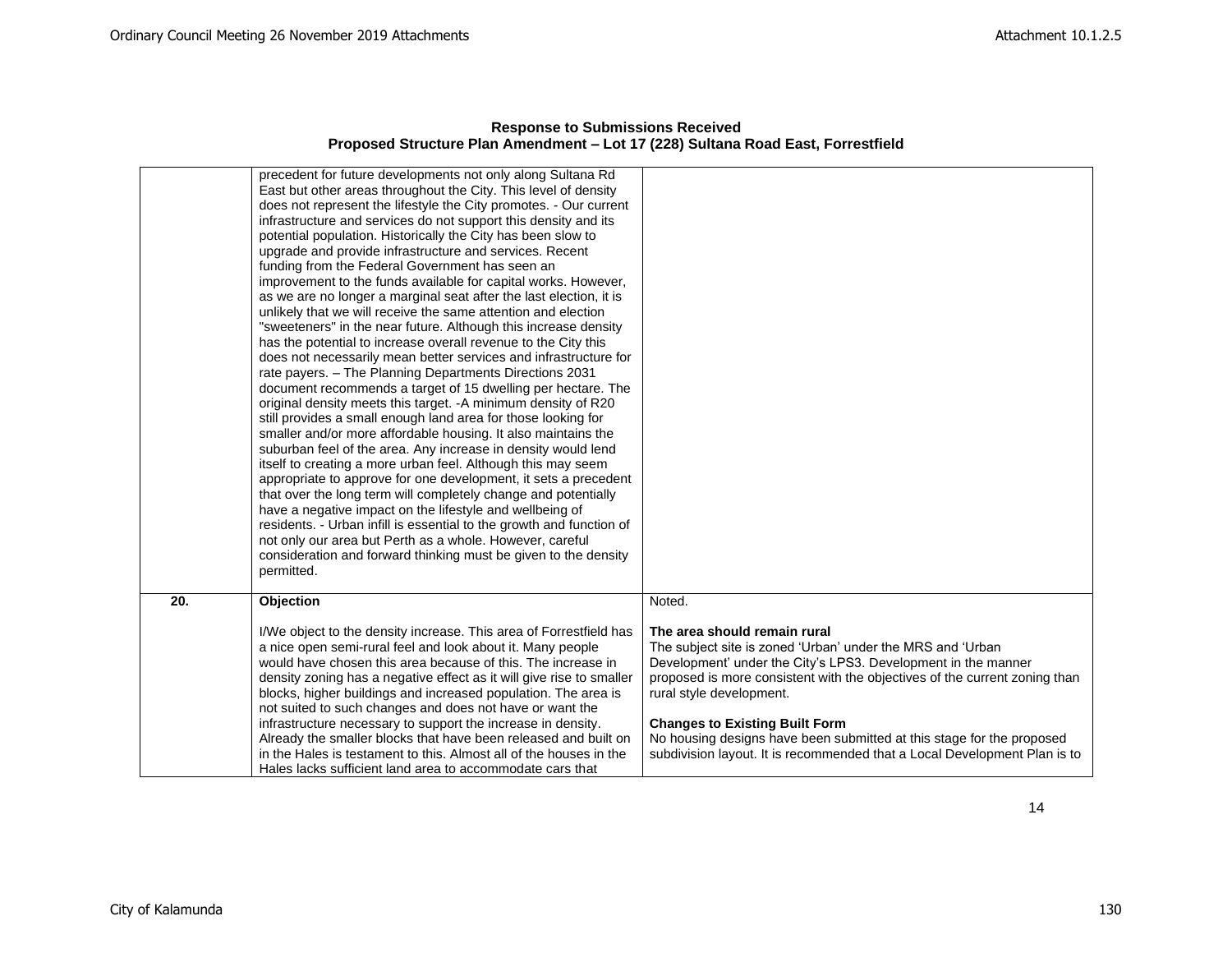| <b>Response to Submissions Received</b>                                          |
|----------------------------------------------------------------------------------|
| Proposed Structure Plan Amendment - Lot 17 (228) Sultana Road East, Forrestfield |

|     | belong to the residents. This increase in density zoning on                                                                         | be created in order to produce high quality housing stock with the                                                                                |
|-----|-------------------------------------------------------------------------------------------------------------------------------------|---------------------------------------------------------------------------------------------------------------------------------------------------|
|     | smaller blocks will only worsen this situation. Higher buildings                                                                    | amended subdivision layout and to supplement nearby housing designs.                                                                              |
|     | e.g. 2 storey and town houses will obstruct any views that                                                                          |                                                                                                                                                   |
|     | people may have. The reduction in block sizes also means that                                                                       | The impact of an increased density on the amenity of the locality                                                                                 |
|     | houses are being built closer together. This has the potential to                                                                   | The proposed Structure Plan Amendment is in accordance with the City's                                                                            |
|     | cause disharmony among the general population of an area as                                                                         | Local Planning Strategy and various State Government Strategic                                                                                    |
|     | privacy is lost. Most people value their personal space and                                                                         | documents.                                                                                                                                        |
|     | privacy, another reason that people were attracted to the semi-                                                                     | Nonetheless, the City is committed to protecting surrounding residents                                                                            |
|     | rural open spaces of this area. Therefore, future zoning and                                                                        | from any potential impacts resulting from the proposed Structure Plan                                                                             |
|     | planning to increase the density and population is not welcomed                                                                     | Amendment.                                                                                                                                        |
|     | in this area. Most of the blocks in the well-established area are                                                                   | Any issues relating to undue impacts upon surrounding landowners (i.e.                                                                            |
|     | approx. 3 times the land area of the proposed development and                                                                       | privacy, overlooking, overshadowing, parking and traffic impacts) have                                                                            |
|     | some of those will now have up to 4 additional properties                                                                           | been assessed or are more appropriately considered at subdivision and                                                                             |
|     | neighbouring on to their properties. Whilst most of us accept                                                                       | development stage.                                                                                                                                |
|     | that we have neighbours behind us and to the sides of us if we                                                                      |                                                                                                                                                   |
|     | wanted to be surrounded by that many houses/people we would                                                                         |                                                                                                                                                   |
|     | have chosen to live in units. However, we have chosen this area                                                                     |                                                                                                                                                   |
|     | of Forrestfield as it had a lower density rating and still                                                                          |                                                                                                                                                   |
|     | maintained a semi-rural open living feel, this is about to be lost.                                                                 |                                                                                                                                                   |
|     | A sad predicament.                                                                                                                  |                                                                                                                                                   |
|     |                                                                                                                                     |                                                                                                                                                   |
| 21. | Objection                                                                                                                           | Refer to response for submission 19.                                                                                                              |
|     |                                                                                                                                     |                                                                                                                                                   |
|     | Verbatim to Submission 19.                                                                                                          |                                                                                                                                                   |
| 22. |                                                                                                                                     |                                                                                                                                                   |
|     | <b>Objection</b>                                                                                                                    | Noted.                                                                                                                                            |
|     | I would like to express my objection to the proposed changes to                                                                     |                                                                                                                                                   |
|     | Lot 17 Sultana Road. As an owner/occupier and ratepayer who<br>purchased our property on Seville Road, I believe that these         | Increased density being inconsistent with the surrounding area                                                                                    |
|     | changes will negatively affect not only my home but all the                                                                         | The surrounding Residential development is predominately coded R20<br>with pockets of R12.5, R30 and R40. The proposed residential density of     |
|     | others in the vicinity, both for the dwellings that have been in                                                                    | R20, R25 and R40 is considered in the similar band of low density.                                                                                |
|     | existence on and around Seville Road and Gala Way since                                                                             | Officers acknowledge that there will be a different built form as dwelling                                                                        |
|     | before the development of The Hales and also the dwellings                                                                          | density increases, but it will not be to an extent that is inconsistent with the                                                                  |
|     | within The Hales estate. We purchased our property because                                                                          | surrounding area.                                                                                                                                 |
|     | we liked the area, the size of the blocks, the fact it was not                                                                      |                                                                                                                                                   |
|     | hugely busy and a good area to settle down and raise a family.                                                                      | The potential for increased in traffic in the locality                                                                                            |
|     | We were happy when we heard about the rail line going in as                                                                         | The proposed rezoning has been amended to include an area of R25 as                                                                               |
|     | well. However, the proposed development is simply too dense.                                                                        | well as R20 and R40. This has reduced the possible increase in the                                                                                |
|     | With so many extra dwellings in such a limited space, this is                                                                       | number of dwellings from 15 to 10 dwellings per hectare. It is expected                                                                           |
|     | going to cause a large increase in traffic to us once-quiet and<br>safe streets in this neighbourhood and I believe that such small | that the number of vehicle movements will be increased by a marginal<br>number to what was originally considered in the Forrestfield U7 Structure |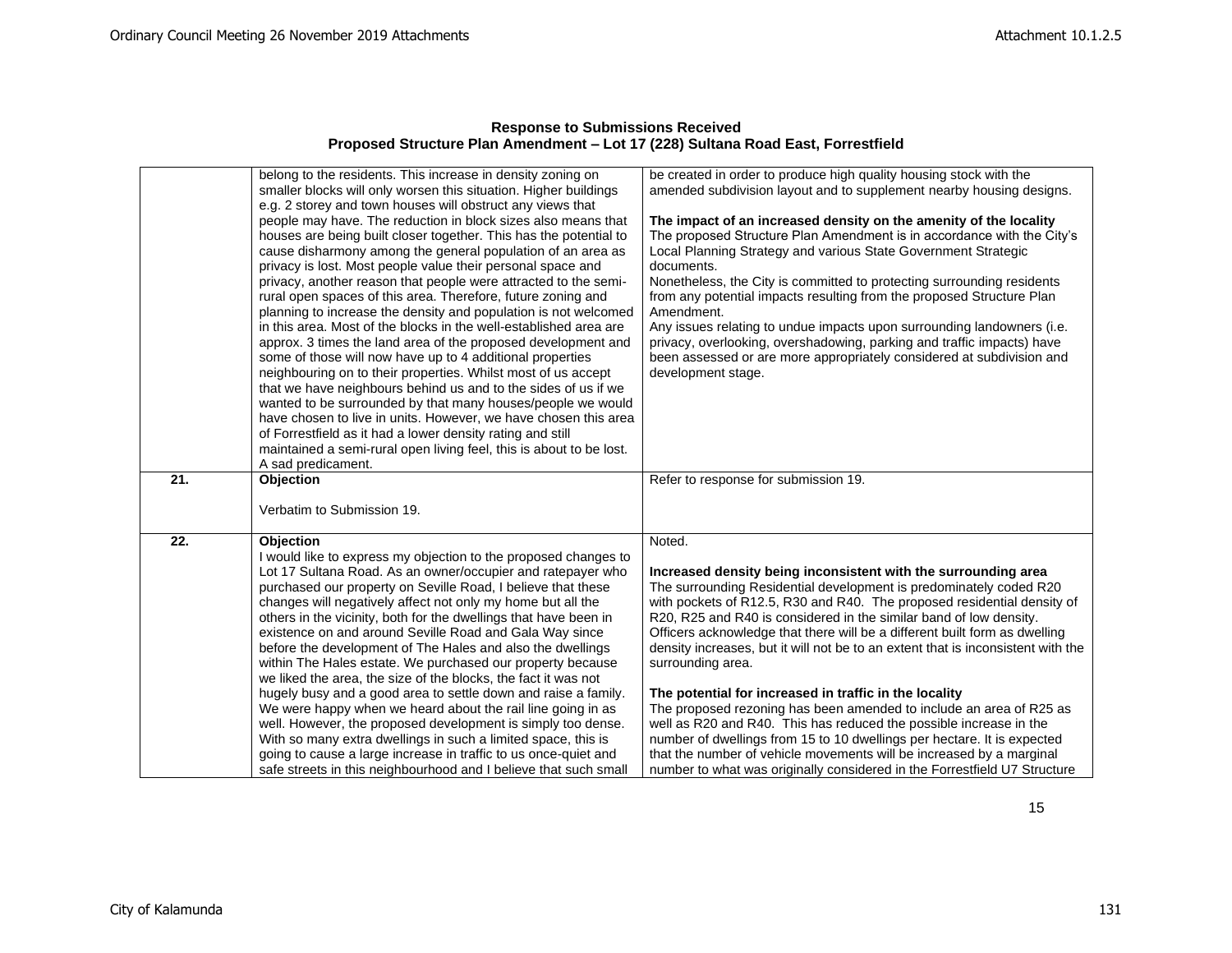|     | dwellings will have very limited space for car parking. We are<br>not an inner-city suburb where street parking is considered the<br>norm and if the area was like that when we were looking to buy<br>our house we never would have bought here. That being said if<br>I was looking to purchase a home I would not want to purchase<br>a house like mine with so much dense housing and crowded<br>streets around it. As such this reflects my belief that it would<br>also result in a decrease in the value of my property. We paid<br>good money for our property and I vehemently object to the<br>density and traffic that I believe this development will cause and<br>do not believe it is fair on all the property owners in this area to<br>have to face a decrease in the value of their properties in these<br>already difficult times. Not only that, but I do not believe the<br>area in question is suited to a development of such density.<br>Simple changes to Quince Lane and Mangosteen Drive will not<br>be sufficient to sustain the large increase in population of the<br>proposed area and the neighbourhood is meant to be one of<br>relaxed family homes not tightly, packed units with people<br>crammed everywhere. I urge all involved to see reason<br>regarding this development and not subject the homeowners in<br>the area to the heartache associated with these unnecessary<br>and unsuitable changes to our beloved neighbourhood. | Plan. In support of the amendment, a Traffic Engineering Report has been<br>provided with the application. The report states the proposed changes to<br>the Structure Plan will not have any negative impact to the surrounding<br>network. The City's has reviewed the report and considers it is acceptable<br>from a traffic engineering perspective. The existing and proposed future<br>road network has capacity to accommodate the density increase. |
|-----|----------------------------------------------------------------------------------------------------------------------------------------------------------------------------------------------------------------------------------------------------------------------------------------------------------------------------------------------------------------------------------------------------------------------------------------------------------------------------------------------------------------------------------------------------------------------------------------------------------------------------------------------------------------------------------------------------------------------------------------------------------------------------------------------------------------------------------------------------------------------------------------------------------------------------------------------------------------------------------------------------------------------------------------------------------------------------------------------------------------------------------------------------------------------------------------------------------------------------------------------------------------------------------------------------------------------------------------------------------------------------------------------------------------------------------------------------------------------------|-------------------------------------------------------------------------------------------------------------------------------------------------------------------------------------------------------------------------------------------------------------------------------------------------------------------------------------------------------------------------------------------------------------------------------------------------------------|
| 23. | Objection<br>Verbatim to Submission 22.                                                                                                                                                                                                                                                                                                                                                                                                                                                                                                                                                                                                                                                                                                                                                                                                                                                                                                                                                                                                                                                                                                                                                                                                                                                                                                                                                                                                                                    | Refer to response for submission 22.                                                                                                                                                                                                                                                                                                                                                                                                                        |
| 24. | <b>Objection</b><br>Verbatim to Submission 22.                                                                                                                                                                                                                                                                                                                                                                                                                                                                                                                                                                                                                                                                                                                                                                                                                                                                                                                                                                                                                                                                                                                                                                                                                                                                                                                                                                                                                             | Refer to response for submission 22.                                                                                                                                                                                                                                                                                                                                                                                                                        |
| 25. | Objection<br>Too dense for the suburbia of Seville Rd and surrounding<br>streets. Loss of huge trees that house nesting birds of prey.<br>Two story house towering over bungalows, loss of privacy.                                                                                                                                                                                                                                                                                                                                                                                                                                                                                                                                                                                                                                                                                                                                                                                                                                                                                                                                                                                                                                                                                                                                                                                                                                                                        | Noted.<br><b>Environmental Impact</b><br>Efforts to retain any remnant vegetation on site can be dealt with at the<br>subdivision phase through the submission of a Local Development Plan.<br>The impact of an increased density on the amenity of the locality                                                                                                                                                                                            |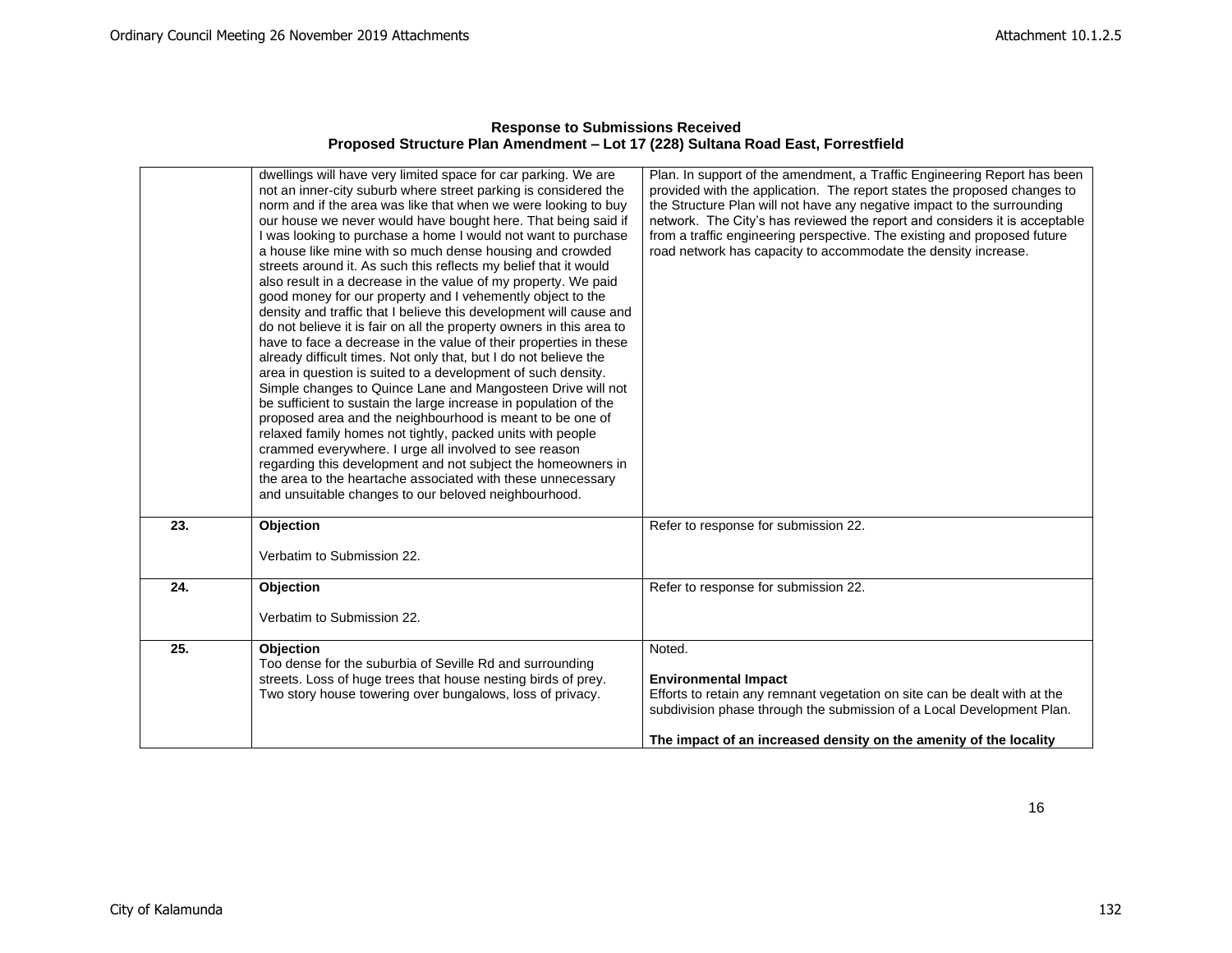|                   |                                                                                                                                                                                                                                                                                                                                                                                                                                                                                                                                                                                                                                                                                                                                                                                                                                                                                                                                                                                                                 | The proposed Structure Plan Amendment is in accordance with the City's<br>Local Planning Strategy and various State Government Strategic<br>documents.<br>Nonetheless, the City is committed to protecting surrounding residents<br>from any potential impacts resulting from the proposed Structure Plan<br>Amendment.<br>Any issues relating to undue impacts upon surrounding landowners (i.e.<br>privacy, overlooking, overshadowing, parking and traffic impacts) have |
|-------------------|-----------------------------------------------------------------------------------------------------------------------------------------------------------------------------------------------------------------------------------------------------------------------------------------------------------------------------------------------------------------------------------------------------------------------------------------------------------------------------------------------------------------------------------------------------------------------------------------------------------------------------------------------------------------------------------------------------------------------------------------------------------------------------------------------------------------------------------------------------------------------------------------------------------------------------------------------------------------------------------------------------------------|-----------------------------------------------------------------------------------------------------------------------------------------------------------------------------------------------------------------------------------------------------------------------------------------------------------------------------------------------------------------------------------------------------------------------------------------------------------------------------|
|                   |                                                                                                                                                                                                                                                                                                                                                                                                                                                                                                                                                                                                                                                                                                                                                                                                                                                                                                                                                                                                                 | been assessed or are more appropriately considered at subdivision and<br>development stage.                                                                                                                                                                                                                                                                                                                                                                                 |
| 26.               | Objection                                                                                                                                                                                                                                                                                                                                                                                                                                                                                                                                                                                                                                                                                                                                                                                                                                                                                                                                                                                                       | Refer to response for submission 22.                                                                                                                                                                                                                                                                                                                                                                                                                                        |
|                   | Verbatim to Submission 22.                                                                                                                                                                                                                                                                                                                                                                                                                                                                                                                                                                                                                                                                                                                                                                                                                                                                                                                                                                                      |                                                                                                                                                                                                                                                                                                                                                                                                                                                                             |
| $\overline{27}$ . | Objection                                                                                                                                                                                                                                                                                                                                                                                                                                                                                                                                                                                                                                                                                                                                                                                                                                                                                                                                                                                                       | Refer to response for Submission 12.                                                                                                                                                                                                                                                                                                                                                                                                                                        |
|                   | Verbatim to Submission 12.                                                                                                                                                                                                                                                                                                                                                                                                                                                                                                                                                                                                                                                                                                                                                                                                                                                                                                                                                                                      |                                                                                                                                                                                                                                                                                                                                                                                                                                                                             |
| 28.               | <b>Non-Objection (DFES)</b><br><b>RE: PROPOSED MINOR AMENDMENT TO STRUCTURE</b><br>PLAN - LOT 17 (228) SULTANA ROAD EAST,<br>FORRESTFIELD WA 6058<br>I refer to your letter dated 18 June 2019 regarding the<br>submission of a Bushfire Management Plan (BMP) (Revision 1),<br>prepared by WABAL and dated 27 March 2019, as part of the<br>above Structure Plan.<br>It should be noted that this advice relates only to State Planning<br>Policy 3.7 Planning in Bushfire Prone Areas (SPP 3.7) and the<br>Guidelines for Planning in Bushfire Prone Areas (Guidelines).<br>It is the responsibility of the proponent to ensure that the<br>proposal complies with all other relevant planning policies and<br>building regulations where necessary. This advice does not<br>exempt the applicant/proponent from obtaining necessary<br>approvals that may apply to the proposal including planning,<br>building, health or any other approvals required by a relevant<br>authority under other written laws. | Noted.                                                                                                                                                                                                                                                                                                                                                                                                                                                                      |
|                   | Recommendation – supported compliant application                                                                                                                                                                                                                                                                                                                                                                                                                                                                                                                                                                                                                                                                                                                                                                                                                                                                                                                                                                |                                                                                                                                                                                                                                                                                                                                                                                                                                                                             |